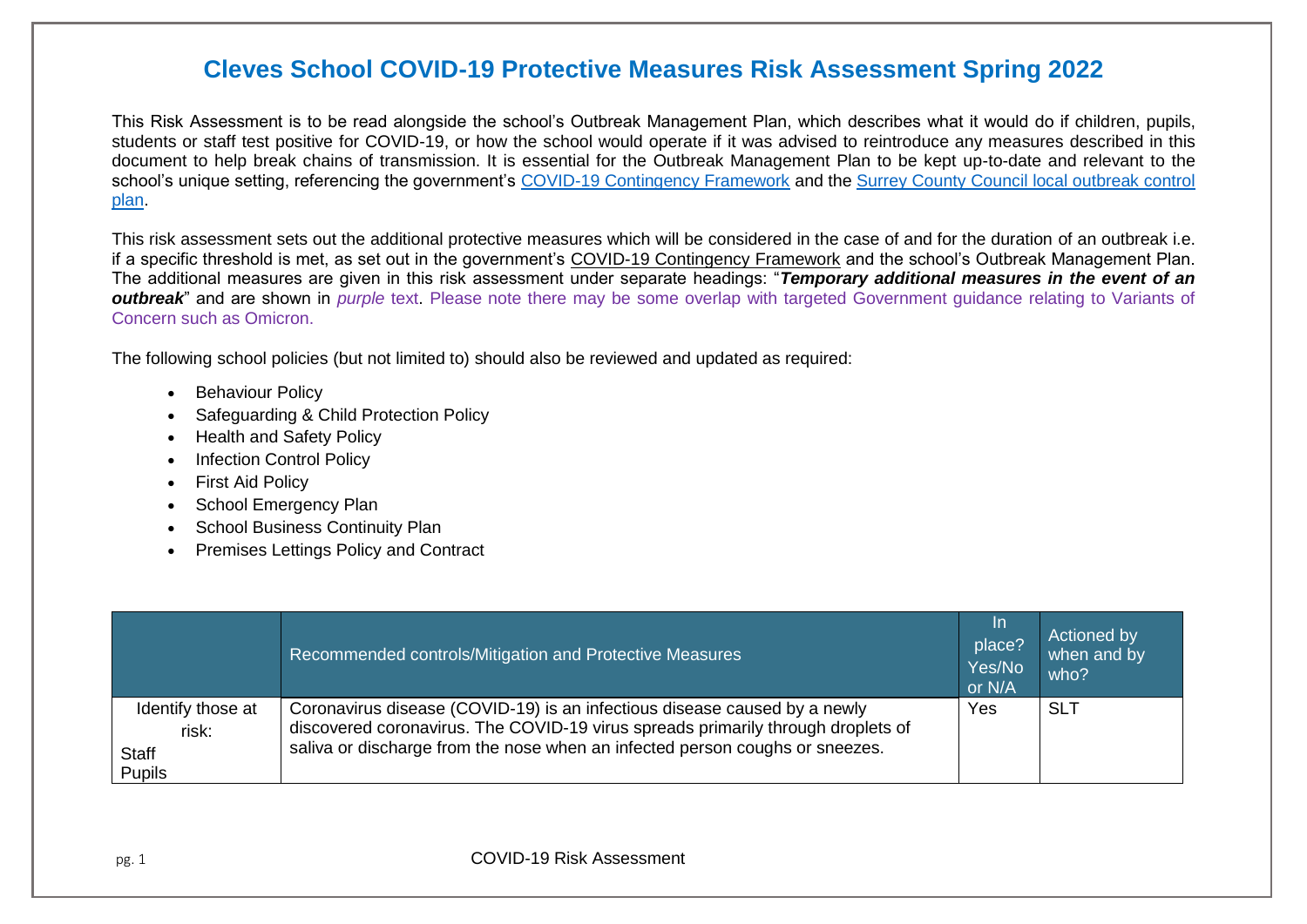| Agency                                                                                                                                                                                           | Most infected people will develop mild to moderate illness and recover without                                                                                                                                                                                                                                                                                                                                                                                 |            |                         |
|--------------------------------------------------------------------------------------------------------------------------------------------------------------------------------------------------|----------------------------------------------------------------------------------------------------------------------------------------------------------------------------------------------------------------------------------------------------------------------------------------------------------------------------------------------------------------------------------------------------------------------------------------------------------------|------------|-------------------------|
| staff/contractors<br><b>Visitors</b>                                                                                                                                                             | hospitalisation. In some cases, and if a person has a underlying health conditions,                                                                                                                                                                                                                                                                                                                                                                            |            |                         |
|                                                                                                                                                                                                  | COVID-19 can cause serious ill health.                                                                                                                                                                                                                                                                                                                                                                                                                         |            |                         |
| Vulnerable groups:<br><b>BAME</b><br>Underlying health<br>conditions including<br>clinically extremely<br>vulnerable (CEV)<br>and extremely<br>vulnerable<br>Pregnant workers<br>Over the age of |                                                                                                                                                                                                                                                                                                                                                                                                                                                                |            |                         |
| Awareness of and<br>adherence to<br>policies and<br>procedures                                                                                                                                   | Health and Safety Policy has been updated in light of the COVID-19 advice<br>$\bullet$<br>All staff, pupils and volunteers are aware of all relevant policies and procedures<br>$\bullet$<br>including, but not limited to, the following:<br><b>Health and Safety Policy</b><br><b>Infection Control Policy</b><br><b>First Aid Policy</b>                                                                                                                    | Yes<br>Yes | <b>CH</b><br><b>SLT</b> |
|                                                                                                                                                                                                  | All staff have regard to all relevant guidance and legislation including, but not<br>$\bullet$<br>limited to, the following:<br>The Reporting of Injuries, Diseases and Dangerous Occurrences<br>Regulations (RIDDOR) 2013<br>The Health Protection (Notification) Regulations 2010<br>Public Health England (PHE) (2017) 'Health protection in schools and other<br>childcare facilities'<br>DfE and PHE (2020) 'COVID-19: guidance for educational settings' | Yes        | All staff               |
|                                                                                                                                                                                                  | The relevant staff receive any necessary training that helps minimise the spread of<br>$\bullet$<br>infection, e.g. infection control training.                                                                                                                                                                                                                                                                                                                |            | SLT On going            |
|                                                                                                                                                                                                  | The school keeps up-to-date with advice issued by, but not limited to, the following:<br>$\bullet$                                                                                                                                                                                                                                                                                                                                                             |            |                         |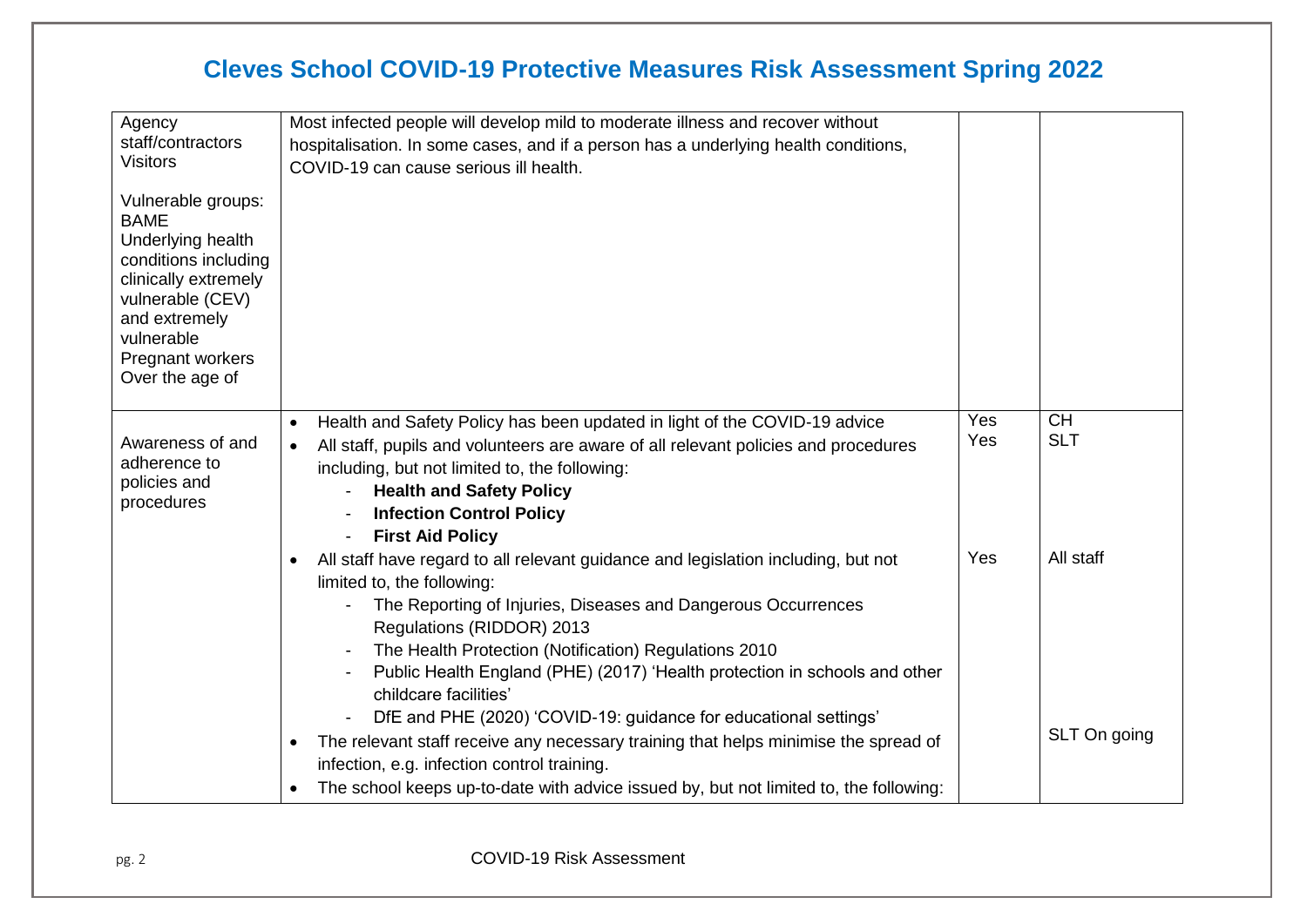<span id="page-2-0"></span>

|                                                                                     | DfE; NHS; Department of Health and Social Care; PHE                                                                                                                                                                                                                                                                                                                                                                                                                                                                        |                  |                                       |
|-------------------------------------------------------------------------------------|----------------------------------------------------------------------------------------------------------------------------------------------------------------------------------------------------------------------------------------------------------------------------------------------------------------------------------------------------------------------------------------------------------------------------------------------------------------------------------------------------------------------------|------------------|---------------------------------------|
|                                                                                     | Staff are made aware of the school's infection control procedures in relation to<br>coronavirus.                                                                                                                                                                                                                                                                                                                                                                                                                           | Yes              |                                       |
|                                                                                     | Parents are made aware of the school's infection control procedures in relation to<br>coronavirus via letter and social media.<br>Pupils are made aware of the school's infection control procedures in relation to                                                                                                                                                                                                                                                                                                        | Yes              | <b>SLT</b>                            |
|                                                                                     | coronavirus and are informed that they must tell a member of staff if they begin to<br>feel unwell.                                                                                                                                                                                                                                                                                                                                                                                                                        | Yes              | Class teacher                         |
|                                                                                     | Staff and pupils are made aware of the process for removing face coverings when<br>pupils and staff who use them arrive at school, and this is communicated clearly to<br>parents and staff.                                                                                                                                                                                                                                                                                                                               | Yes              | All staff                             |
|                                                                                     | The Staff and Volunteer Confidentiality Policy and Pupil Confidentiality Policy are<br>followed at all times – this includes withholding the names of staff, volunteers and<br>pupils with either confirmed or suspected cases of coronavirus.                                                                                                                                                                                                                                                                             |                  | All staff                             |
| <b>Prevention</b><br>1. Minimise contact<br>with individuals who<br>are unwell with | When an individual develops COVID-19 symptoms or has a positive test<br>If a pupil or staff member develops COVID-19 symptoms or has a positive test they<br>will follow public health advice on when to self-isolate and what to do. They should<br>not come into school if they have symptoms, have had a positive test result or other<br>reasons requiring them to stay at home due to the risk of them passing on COVID-                                                                                              | When<br>required | On going<br>Whole school<br>community |
| COVID-19<br>symptoms                                                                | 19 (for example, they are required to quarantine).<br>If anyone in the school develops COVID-19 symptoms, however mild, they will be<br>sent home and they should follow public health advice.<br>For everyone with symptoms, they should avoid using public transport and,<br>wherever possible, be collected by a member of their family or household.                                                                                                                                                                   |                  | GC                                    |
|                                                                                     | If a pupil is awaiting collection, they should be left in a room on their own if possible<br>and safe to do so. A window should be opened for fresh air ventilation if possible.<br>Appropriate PPE should also be used if close contact is necessary (such as for a<br>very young child or a child with complex needs). Further information on this can be<br>found in the use of PPE in education, childcare and children's social care settings<br>guidance. Any rooms they use should be cleaned after they have left. |                  | GC                                    |
|                                                                                     |                                                                                                                                                                                                                                                                                                                                                                                                                                                                                                                            |                  | Whole school<br>community             |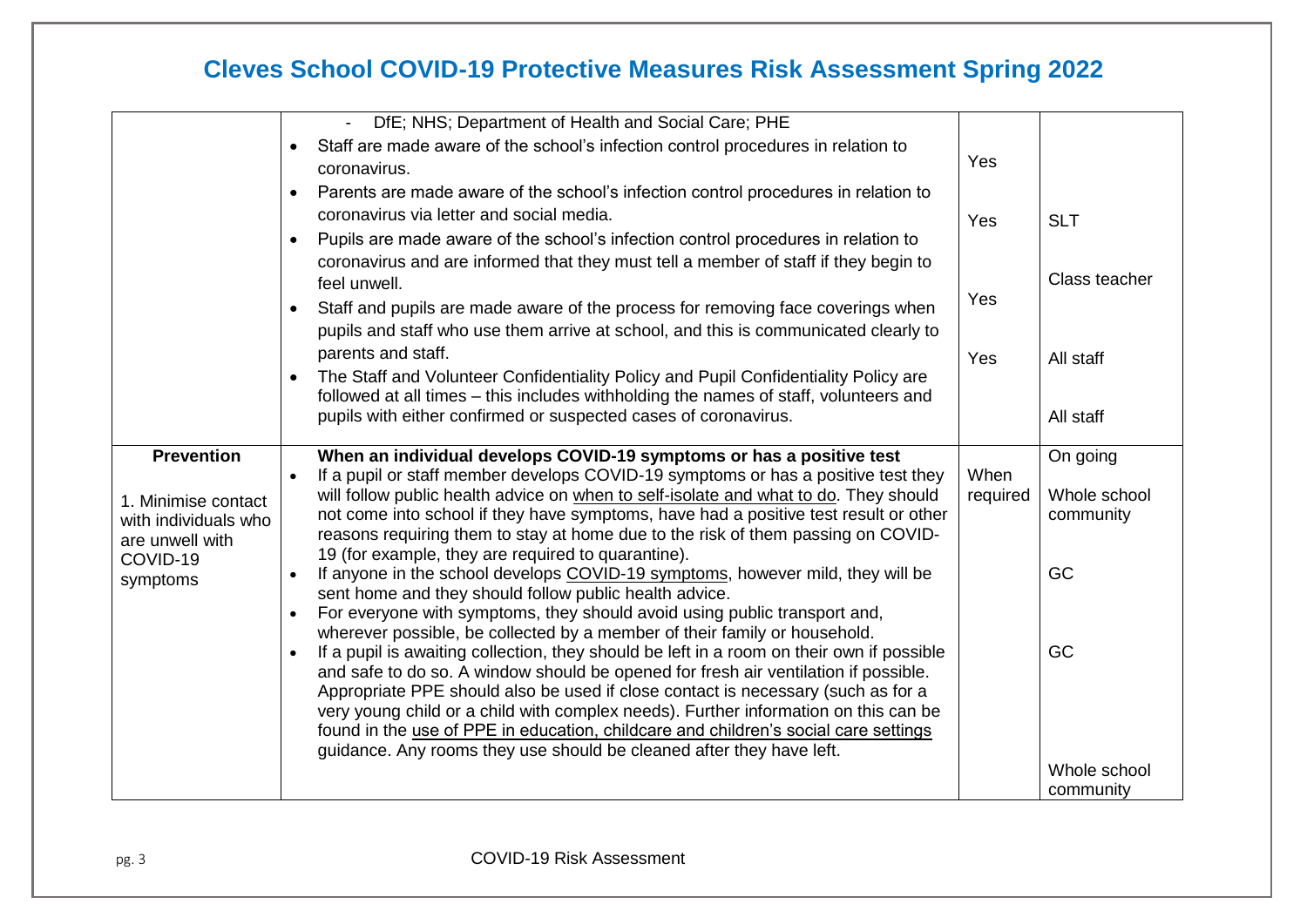| The household (including any siblings) should follow the PHE stay at home<br>$\bullet$<br>guidance for households with possible or confirmed coronavirus (COVID-19)<br>infection.                                                                                                                                                                                                                                                                                                                                                                                                                | <b>SLT</b>                    |
|--------------------------------------------------------------------------------------------------------------------------------------------------------------------------------------------------------------------------------------------------------------------------------------------------------------------------------------------------------------------------------------------------------------------------------------------------------------------------------------------------------------------------------------------------------------------------------------------------|-------------------------------|
| The 'Flowchart school response to suspected or confirmed COVID-19 cases' will be<br>$\bullet$<br>followed for suspected or confirmed cases.                                                                                                                                                                                                                                                                                                                                                                                                                                                      | <b>SLT</b>                    |
| In the majority of cases, schools and parents will be in agreement that a child with<br>$\bullet$<br>symptoms should not attend school, given the potential risk to others. In the event<br>that a parent or guardian insists on a child attending school, schools can take the<br>decision to refuse the child if in their reasonable judgement it is necessary to<br>protect their pupils and staff from possible infection with coronavirus (COVID-19).<br>Any such decision would need to be carefully considered in light of all the<br>circumstances and the current public health advice. | GC                            |
|                                                                                                                                                                                                                                                                                                                                                                                                                                                                                                                                                                                                  |                               |
| In an emergency, call 999 if someone is seriously ill or injured or their life is at risk.<br>$\bullet$<br>Anyone with coronavirus (COVID-19) symptoms should not visit the GP, pharmacy,<br>urgent care centre or a hospital.                                                                                                                                                                                                                                                                                                                                                                   | <b>ALL STAFF</b>              |
| Any members of staff who have helped someone with symptoms and any pupils<br>$\bullet$<br>who have been in close contact with them do not need to go home to self-isolate<br>unless they develop symptoms themselves (in which case, they should arrange a<br>test) or they have been requested to do so by NHS Test & Trace.                                                                                                                                                                                                                                                                    | <b>WHOLE</b><br><b>SCHOOL</b> |
| Everyone will wash their hands thoroughly for 20 seconds with soap and running<br>water or use hand sanitiser after any contact with someone who is unwell. The area<br>around the person with symptoms must be cleaned with normal household<br>disinfectant after they have left to reduce the risk of passing the infection on to                                                                                                                                                                                                                                                             | GC                            |
| other people. See the COVID-19: cleaning of non-healthcare settings guidance.<br>Any medication given to ease the unwell individual's symptoms, e.g. paracetamol,<br>$\bullet$<br>is administered in accordance with the Administering Medications Policy.                                                                                                                                                                                                                                                                                                                                       | GC and SITE<br><b>TEAM</b>    |
| Spillages of bodily fluids, e.g. respiratory and nasal discharges, are cleaned up<br>immediately in line with the Infection Control Policy and Cleaning in non-healthcare<br>settings guidance.                                                                                                                                                                                                                                                                                                                                                                                                  |                               |
|                                                                                                                                                                                                                                                                                                                                                                                                                                                                                                                                                                                                  |                               |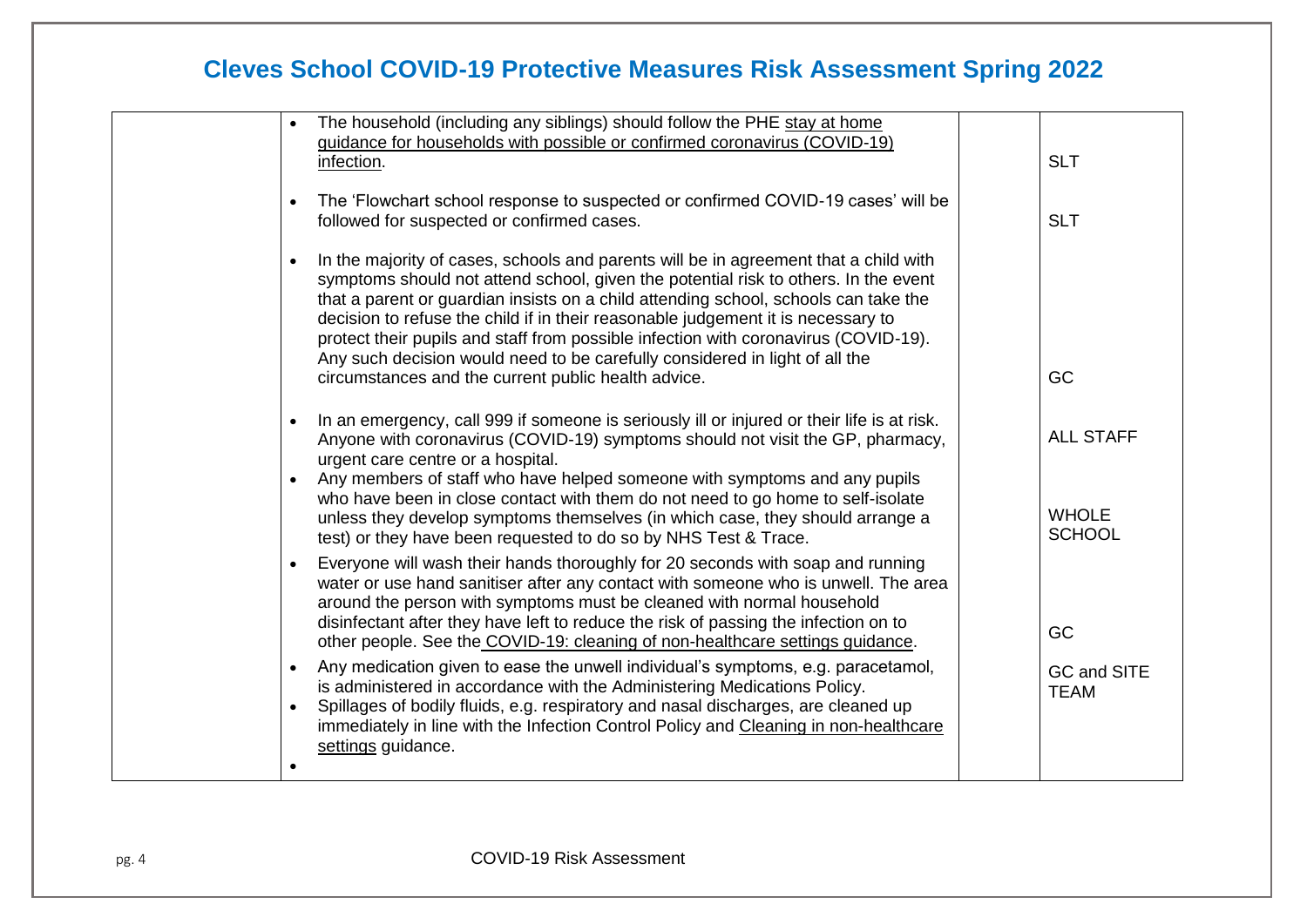|                                                                          | In an emergency, call 999 if someone is seriously ill or injured or their life is at risk.<br>Anyone with coronavirus (COVID-19) symptoms should not visit the GP, pharmacy,<br>urgent care centre or a hospital (unless visiting A&E in an emergency - ideally<br>phone before).                                                                                                                                                                                                                                                                                                                                                                                                                                                                                                                                                                                                                                                                                                              |            |
|--------------------------------------------------------------------------|------------------------------------------------------------------------------------------------------------------------------------------------------------------------------------------------------------------------------------------------------------------------------------------------------------------------------------------------------------------------------------------------------------------------------------------------------------------------------------------------------------------------------------------------------------------------------------------------------------------------------------------------------------------------------------------------------------------------------------------------------------------------------------------------------------------------------------------------------------------------------------------------------------------------------------------------------------------------------------------------|------------|
| <b>Prevention</b><br>2. Where<br>recommended,<br>use of face<br>covering | From 20 <sup>th</sup> January 2022:<br>$\circ$ face coverings are no longer advised for pupils, staff and visitors in<br>classrooms.<br>From 27 <sup>th</sup> January 2022:<br>o face coverings are no longer advised for pupils, staff and visitors in<br>communal areas.<br>staff and pupils should follow wider advice on face coverings outside of<br>$\Omega$<br>school, including on transport to and from school.<br>Schools, as employers, have a duty to comply with the Equality Act 2010 which<br>includes making reasonable adjustments for disabled staff; and to make reasonable<br>adjustments for disabled pupils, to support them to access education successfully.<br>No pupil should be denied education on the grounds that they are not wearing a<br>face covering.<br>Further guidance regarding access to, safe wearing, and removal of face coverings<br>is available in the latest operational guidance.<br>Temporary additional measures in the event of an outbreak |            |
|                                                                          | If a specific threshold in the school's Outbreak Management Plan is met, or if<br>advised by a director of public health, the following additional measures will be<br>considered.<br>Face coverings may temporarily be re-introduced in communal areas and<br>$\bullet$<br>classrooms for pupils (aged 11 and over), staff and visitors, unless exempt.                                                                                                                                                                                                                                                                                                                                                                                                                                                                                                                                                                                                                                       | <b>SLT</b> |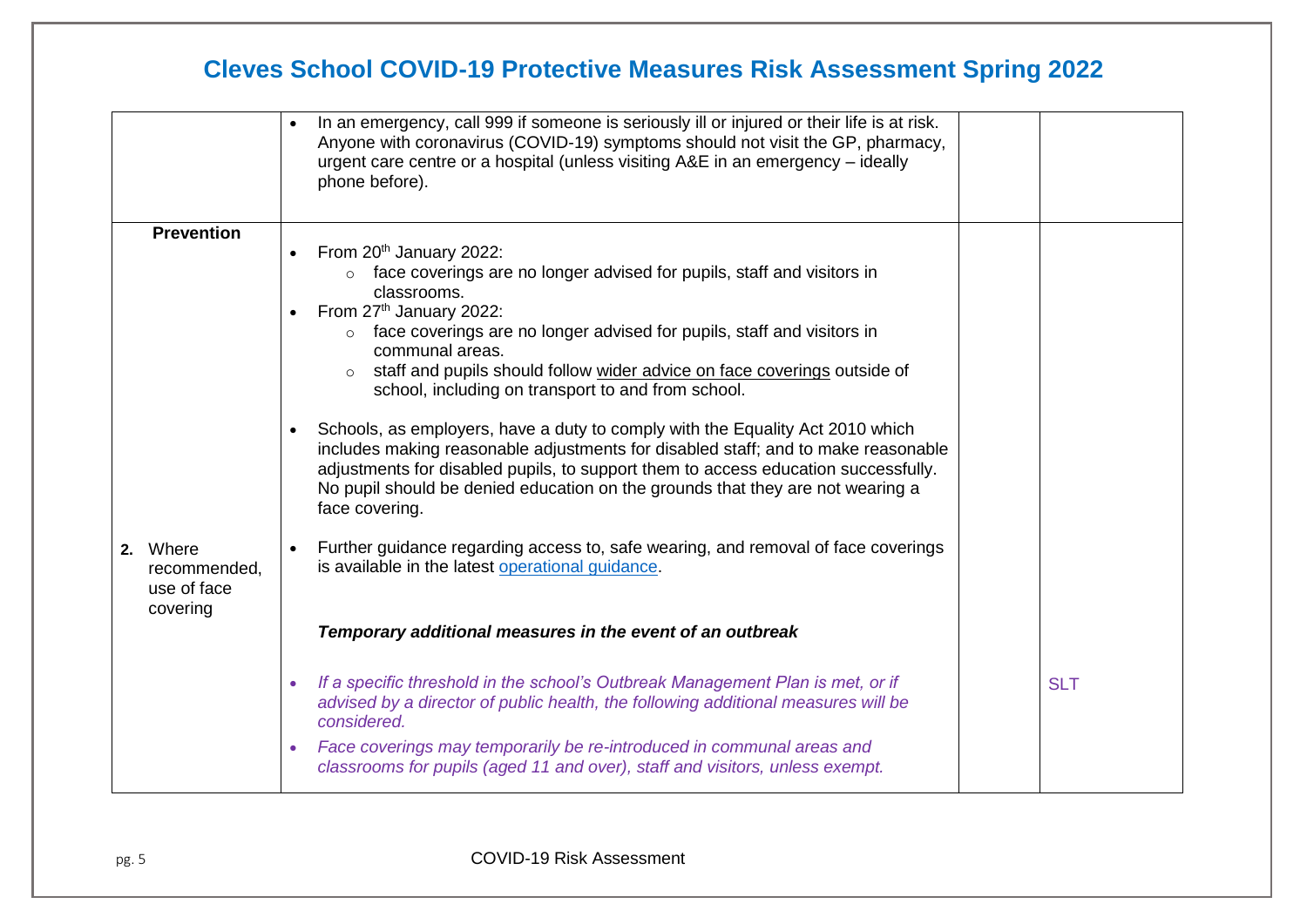|                                                          | In the event of an outbreak, the Contingency framework: education and childcare<br>settings will be referred to in reimplementing the use of face coverings.<br>The school is aware that a director of public health might advise that face coverings<br>should temporarily be worn in communal areas or classrooms (by pupils, staff and<br>visitors, unless exempt). The school's Outbreak Management Plan covers this<br>possibility.<br>Transparent face coverings, which may assist communication with someone who<br>relies on lip reading, clear sound or facial expression to communicate, can also be<br>worn.<br>Face visors or shields can be worn by those exempt from wearing a face covering<br>but they are not an equivalent alternative in terms of source control of virus<br>transmission. They should only be used after carrying out a risk assessment for the<br>specific situation and should always be cleaned appropriately.<br>The use of face coverings may have a particular impact on those who rely on visual<br>signals for communication. Those who communicate with or provide support to |     |               |
|----------------------------------------------------------|----------------------------------------------------------------------------------------------------------------------------------------------------------------------------------------------------------------------------------------------------------------------------------------------------------------------------------------------------------------------------------------------------------------------------------------------------------------------------------------------------------------------------------------------------------------------------------------------------------------------------------------------------------------------------------------------------------------------------------------------------------------------------------------------------------------------------------------------------------------------------------------------------------------------------------------------------------------------------------------------------------------------------------------------------------------------------------------------------------------------------|-----|---------------|
|                                                          | those who do, are exempt from any recommendation to wear face coverings in<br>education and childcare settings.                                                                                                                                                                                                                                                                                                                                                                                                                                                                                                                                                                                                                                                                                                                                                                                                                                                                                                                                                                                                            |     |               |
| <b>Prevention</b>                                        | Pupils clean their hands regularly, including:                                                                                                                                                                                                                                                                                                                                                                                                                                                                                                                                                                                                                                                                                                                                                                                                                                                                                                                                                                                                                                                                             | Yes | On going      |
| Clean hands<br>3.<br>thoroughly more<br>often than usual | when they arrive at the school<br>$\circ$<br>when they return from breaks<br>$\circ$<br>when they change rooms<br>$\circ$<br>before and after eating<br>$\circ$                                                                                                                                                                                                                                                                                                                                                                                                                                                                                                                                                                                                                                                                                                                                                                                                                                                                                                                                                            |     | Whole school  |
|                                                          | Pupils and staff will need to wash their hands and incorporate time for this in<br>timetables or lesson plans.                                                                                                                                                                                                                                                                                                                                                                                                                                                                                                                                                                                                                                                                                                                                                                                                                                                                                                                                                                                                             |     | <b>LSAs</b>   |
|                                                          | Continue to help pupils with complex needs to clean their hands properly.<br>٠<br>Frequent and thorough hand cleaning should now be regular practice.<br>Ensure there is enough hand washing or hand sanitiser stations available so that all                                                                                                                                                                                                                                                                                                                                                                                                                                                                                                                                                                                                                                                                                                                                                                                                                                                                              |     | PF            |
|                                                          | pupils and staff can clean their hands regularly<br>Supervise hand sanitiser use given the risks around ingestion – skin friendly skin<br>cleaning wipes can be used as an alternative                                                                                                                                                                                                                                                                                                                                                                                                                                                                                                                                                                                                                                                                                                                                                                                                                                                                                                                                     |     | Class teacher |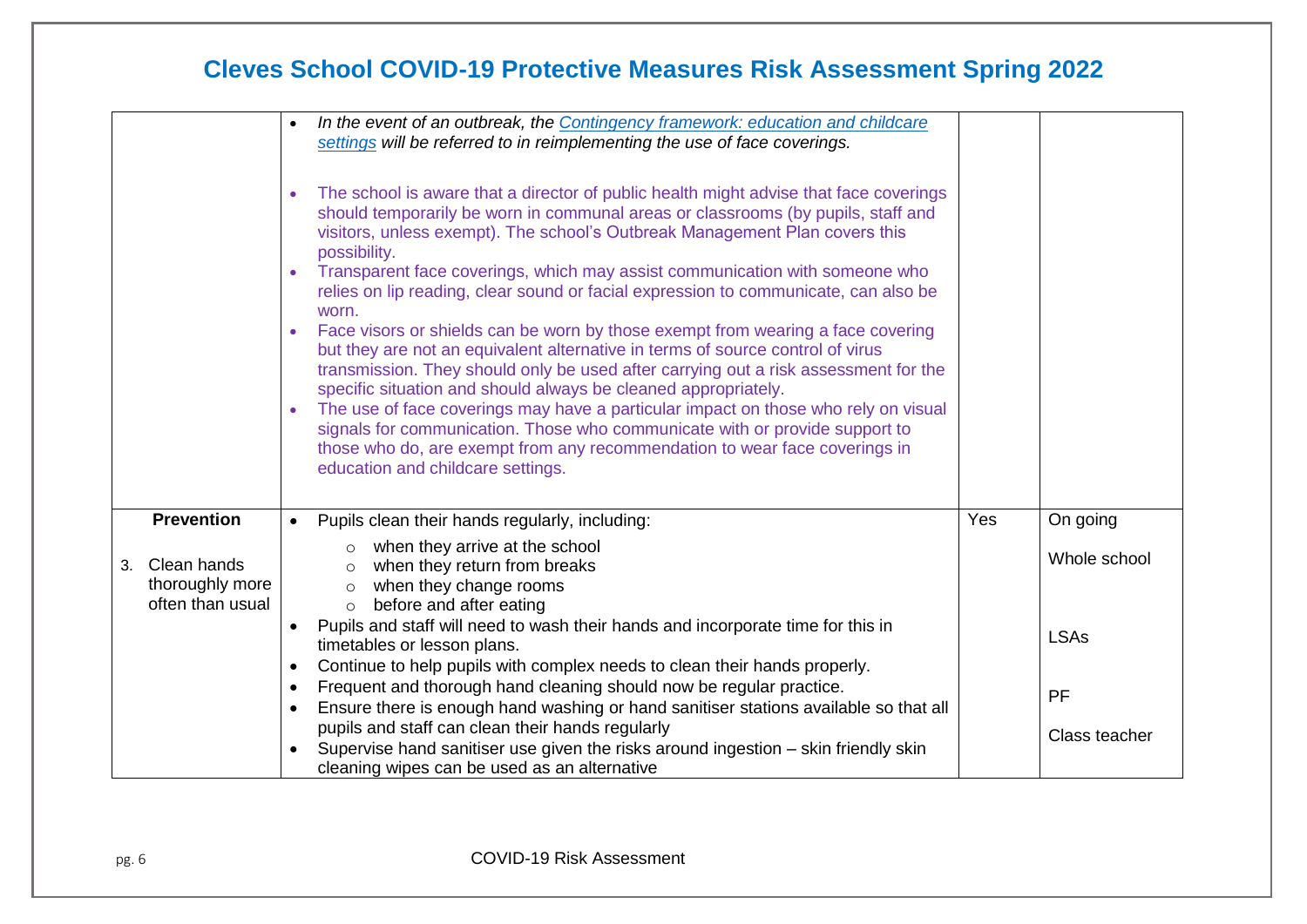|         |                              | Building these routines into school culture, supported by behaviour expectations<br>and helping ensure younger pupils and those with complex needs understand the<br>need to follow them                                                                   |                  |                            |
|---------|------------------------------|------------------------------------------------------------------------------------------------------------------------------------------------------------------------------------------------------------------------------------------------------------|------------------|----------------------------|
| 4. Good | <b>Prevention</b>            | 'Catch it, bin it, kill it' approach continues to be very important, suitable number of<br>$\bullet$<br>tissues and bins available in the school to support pupils and staff to follow this<br>routine.                                                    | Yes              | On going<br>PF             |
|         | respiratory<br>hygiene       | Younger pupils and those with complex needs are helped to follow this.<br>$\bullet$<br>Risk assessments to identify pupils with complex needs who struggle to maintain<br>good respiratory hygiene                                                         | Yes<br>Yes       | <b>LSAs</b><br>GC          |
|         | <b>Prevention</b>            | Surfaces that pupils are touching, such as toys, books, desks, chairs, doors, sinks,<br>$\bullet$<br>toilets, light switches, bannisters are cleaned more regularly than normal.                                                                           | Yes              | On going<br>PF and OWL     |
| 5.      | Cleaning and<br>disinfection | More frequent cleaning of rooms and shared areas that are used by different<br>$\bullet$<br>groups                                                                                                                                                         | Yes              | cleaning                   |
|         |                              | Soft furnishings, soft toys and toys that are hard to clean (such as those with<br>$\bullet$<br>intricate parts) are removed.                                                                                                                              | Yes              |                            |
|         |                              | Toilets will need to be cleaned regularly and pupils must be encouraged to clean<br>their hands thoroughly after using the toilet - different groups being allocated their                                                                                 | Yes              |                            |
|         |                              | own toilet blocks could be considered but is not a requirement if the site does not<br>allow for it                                                                                                                                                        | Yes              |                            |
|         |                              | The COVID-19: cleaning of non-healthcare settings guidance is followed.<br>$\bullet$<br>Outdoor playground equipment should be cleaned more frequently. This includes<br>resources used inside and outside by wrap around care providers as set out in the | When             | GC and SITE<br><b>TEAM</b> |
|         |                              | School Lettings Policy/Contract.                                                                                                                                                                                                                           | required         | <b>OWL</b>                 |
|         |                              | Spillages of bodily fluids, e.g. respiratory and nasal discharges, are cleaned up<br>$\bullet$<br>immediately in line with the Infection Control Policy and Cleaning in non-healthcare<br>settings guidance                                                | Yes              | <b>CLEANING</b>            |
|         |                              | Cleaners are employed by the school to carry out daily, thorough cleaning that<br>follows national guidance and is compliant with the COSHH Policy and the Health                                                                                          | When<br>required | ET                         |
|         |                              | and Safety Policy.                                                                                                                                                                                                                                         |                  | ET                         |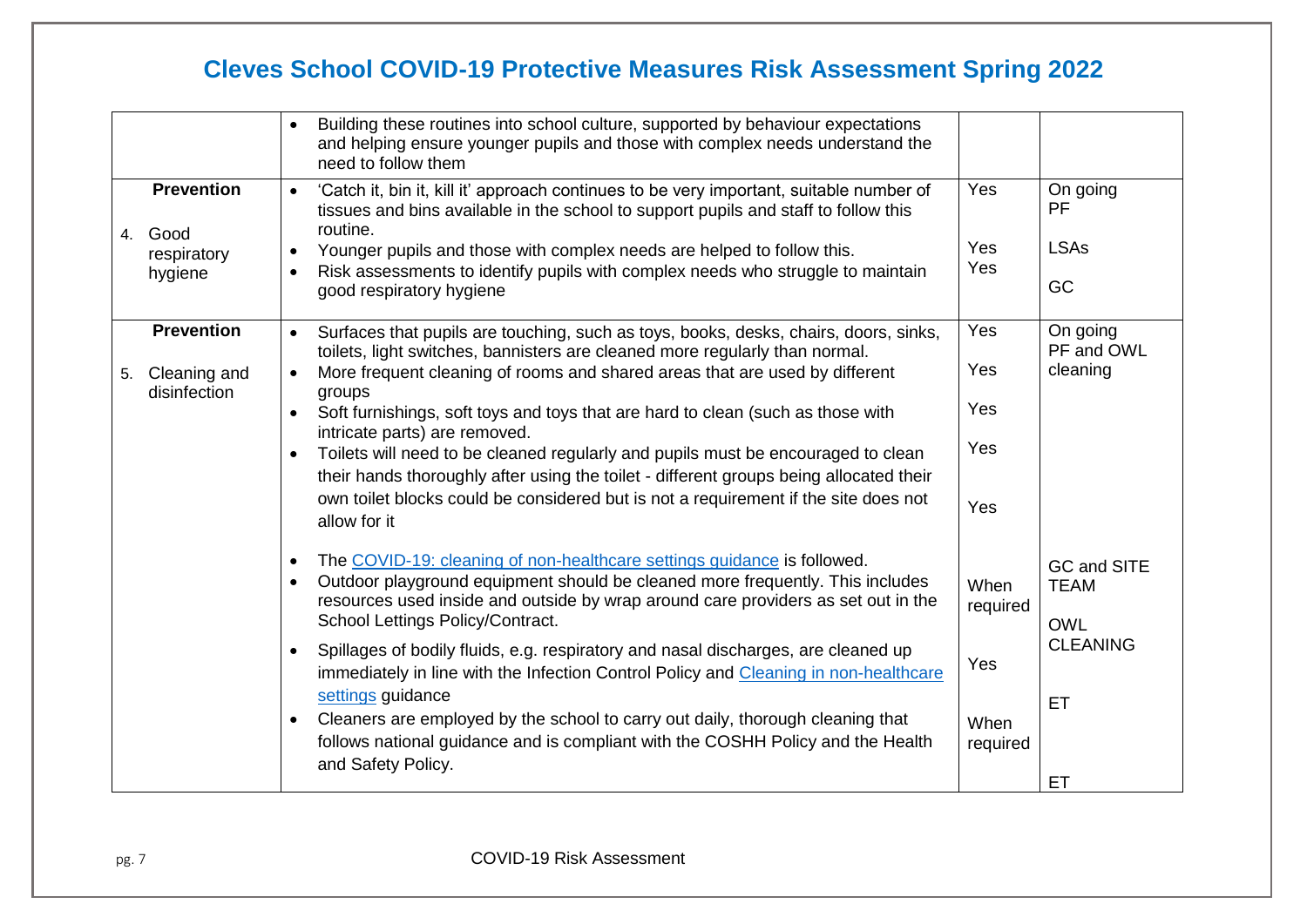|                           |                   | The SBM arranges enhanced cleaning to be undertaken where required – advice<br>about enhanced cleaning protocols is sought from the local health team. Schools<br>short of cleaning product supplies, should email DfE-<br>CovidEnquiries.COMMERCIAL@education.gov.uk<br>The SBM monitors the cleaning standards of school cleaning contractors and<br>discusses any additional measures required with regards to managing the spread<br>of coronavirus.                                                                                                                                                                                                                                                                                                                                                                                                                                                                                                                                                                                                                                                                                                                                                                                         | Yes                                               |               |
|---------------------------|-------------------|--------------------------------------------------------------------------------------------------------------------------------------------------------------------------------------------------------------------------------------------------------------------------------------------------------------------------------------------------------------------------------------------------------------------------------------------------------------------------------------------------------------------------------------------------------------------------------------------------------------------------------------------------------------------------------------------------------------------------------------------------------------------------------------------------------------------------------------------------------------------------------------------------------------------------------------------------------------------------------------------------------------------------------------------------------------------------------------------------------------------------------------------------------------------------------------------------------------------------------------------------|---------------------------------------------------|---------------|
| Minimise<br>6.<br>contact | <b>Prevention</b> | It is no longer recommend that it is necessary to keep children in consistent groups<br>$\bullet$<br>('bubbles'). Bubbles will not need to be used for any summer provision or in schools<br>from the autumn term.                                                                                                                                                                                                                                                                                                                                                                                                                                                                                                                                                                                                                                                                                                                                                                                                                                                                                                                                                                                                                               | Yes                                               | When required |
|                           |                   | <b>Educational visits</b><br>It is recommended that the school does not go on any international visits before the<br>start of the autumn term. From the start of the new school term the school can go<br>on international visits that have previously been deferred or postponed and<br>organise new international visits for the future.<br>The school will liaise with either its visit provider, commercial insurance company,<br>or the Risk Protection Arrangement (RPA) to assess the protection available.<br>Independent advice on insurance cover and options can be sought from the British<br>Insurance Brokers' Association (BIBA) or Association of British Insurers (ABI). Any<br>school holding ATOL or ABTA refund credit notes may use these credit notes to<br>rebook educational or international visits.<br>The school will undertake full and thorough risk assessments in relation to all<br>$\bullet$<br>educational visits and ensure that any public health advice, such as hygiene and<br>ventilation requirements, is included as part of that risk assessment. General<br>guidance about educational visits is available and is supported by specialist advice<br>from the Outdoor Education Advisory Panel (OEAP). | <b>NA</b><br>When<br>required<br>When<br>required |               |
|                           |                   | <b>Wraparound activities</b><br>It is no longer recommended necessary to keep children in consistent groups<br>('bubbles'). This means that bubbles will not need to be used for any summer<br>provision or from the autumn term.                                                                                                                                                                                                                                                                                                                                                                                                                                                                                                                                                                                                                                                                                                                                                                                                                                                                                                                                                                                                                | Yes                                               |               |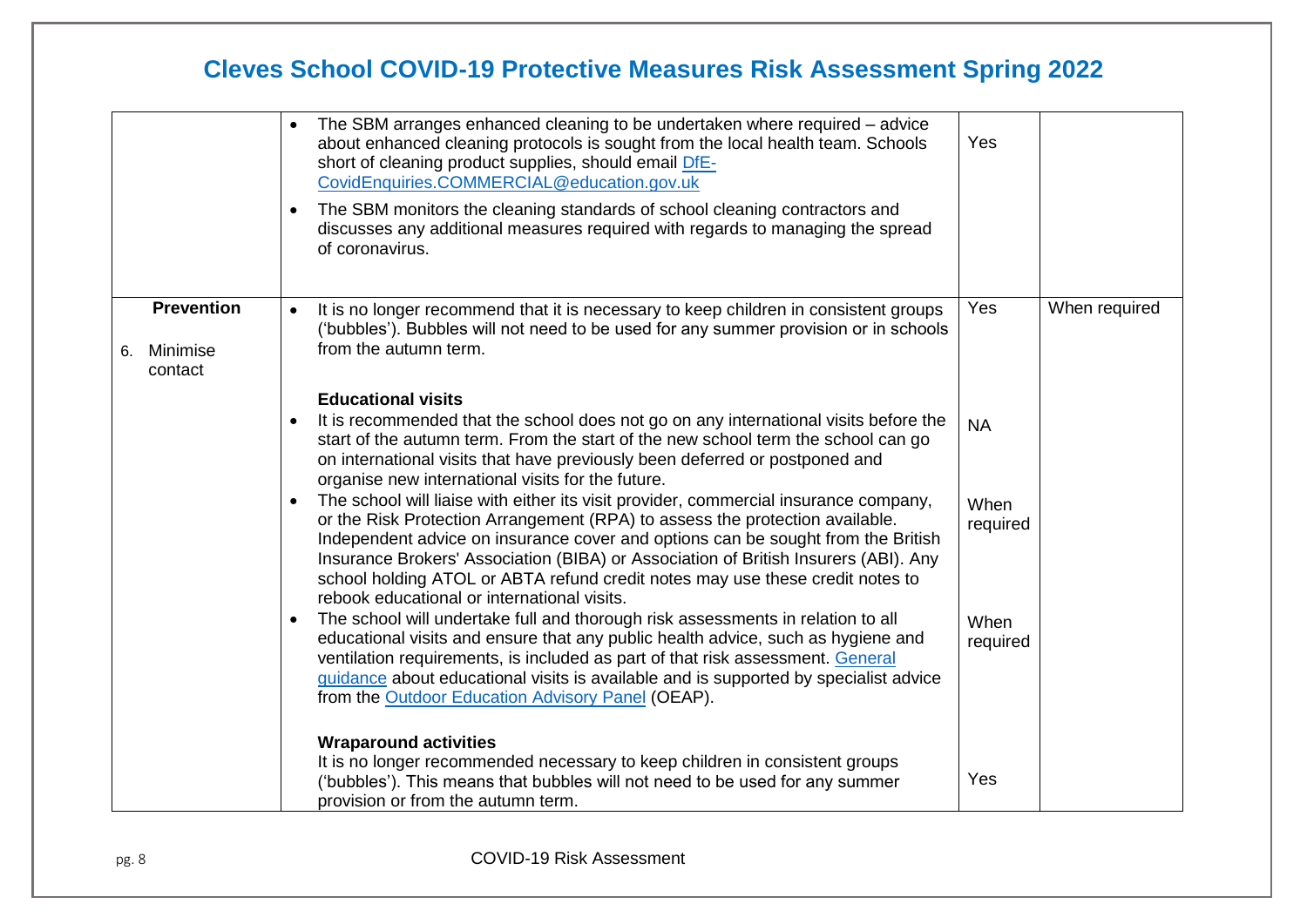|  | It is no longer advised that providers limit the attendance of parents and carers at<br>$\bullet$<br>sessions. The school will continue to ensure that parents' and carers' most up-to-<br>date contact details are held in case of an emergency.                                                                        | Yes              |
|--|--------------------------------------------------------------------------------------------------------------------------------------------------------------------------------------------------------------------------------------------------------------------------------------------------------------------------|------------------|
|  | Wraparound childcare and other organised activities for children may take place in<br>$\bullet$<br>groups of any number.                                                                                                                                                                                                 | Yes              |
|  | Providers caring for children:<br>$\bullet$<br>Providers caring for children:<br>under 5 years only should refer to the guidance for early years and childcare<br>$\circ$                                                                                                                                                | Yes              |
|  | providers during the COVID-19 pandemic<br>both under 5 years and aged 5 years and over, in mixed groups together,<br>$\circ$<br>should follow the guidance on actions for out-of-school settings.                                                                                                                        |                  |
|  | <b>Sports provision</b><br>All sports provision, including competition between settings, should be planned and<br>$\bullet$<br>delivered in line with government guidance.                                                                                                                                               | When<br>required |
|  | Providers of sports activities will also refer to:<br>٠                                                                                                                                                                                                                                                                  |                  |
|  | guidance on grassroot sports for public and sport providers, safe provision<br>$\circ$<br>and facilities, and guidance from Sport England<br>advice from organisations such as the Association for Physical Education<br>and the Youth Sport Trust                                                                       |                  |
|  | guidance from Swim England on school swimming and water safety lessons<br>$\circ$<br>available at returning to pools guidance documents and using changing<br>rooms safely                                                                                                                                               |                  |
|  | Mandatory certification                                                                                                                                                                                                                                                                                                  | When<br>required |
|  | From 27 January 2022, mandatory certification is no longer in place and so<br>venues and events are not required by law to use the NHS COVID Pass as a<br>condition of entry, but some may do so voluntarily. Further information on this is<br>available: Using your NHS COVID Pass for travel abroad and at venues and | When<br>required |
|  | settings in England.                                                                                                                                                                                                                                                                                                     | When<br>required |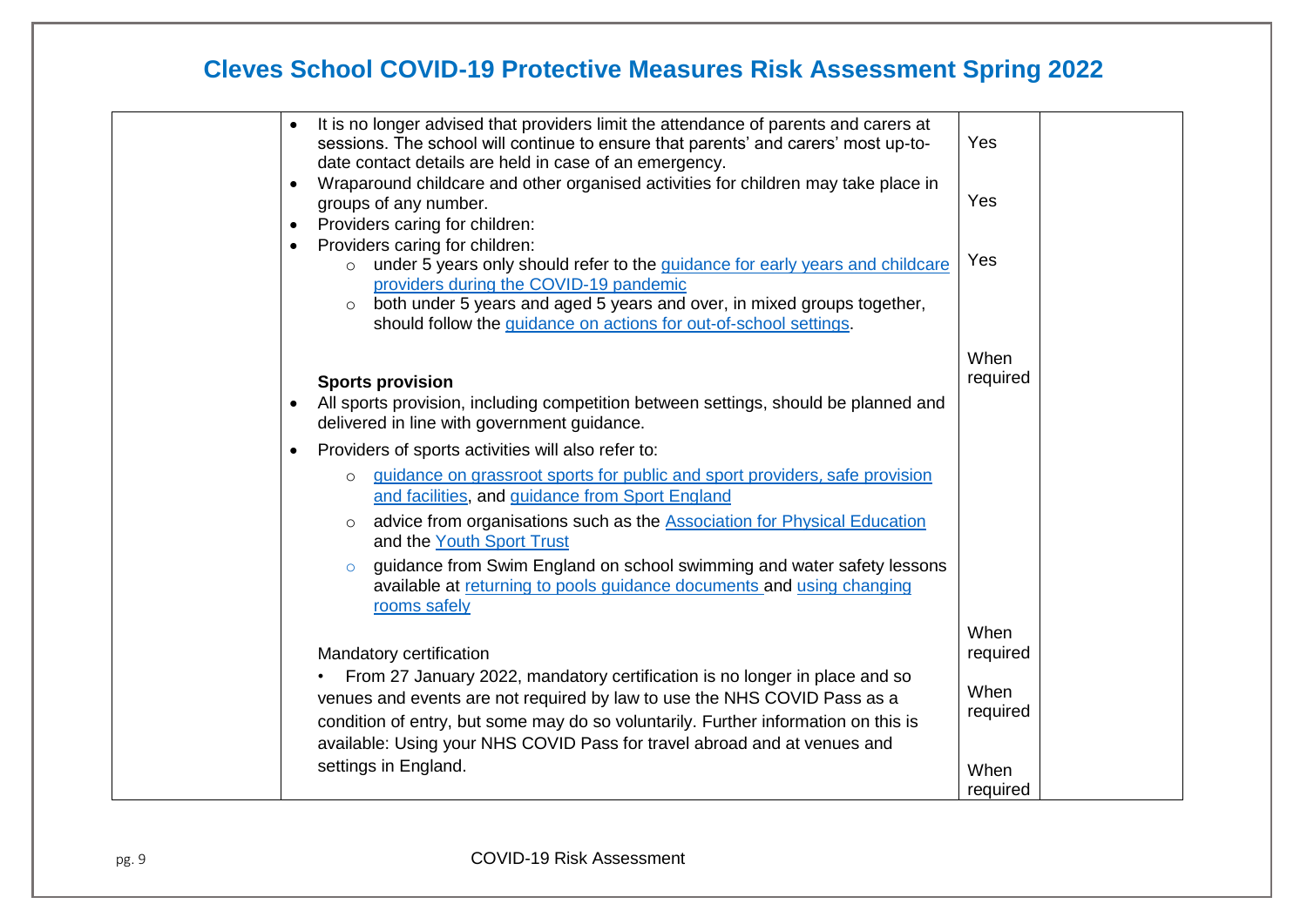|           | The school will not use the NHS COVID Pass as a condition of entry for                  |  |
|-----------|-----------------------------------------------------------------------------------------|--|
|           | education or related activities such as exams, teaching, extra-curricular activities or |  |
|           | any other day-to-day activities that are part of education or training.                 |  |
|           |                                                                                         |  |
|           | <b>Performances, Events and Music</b>                                                   |  |
|           |                                                                                         |  |
|           | Performances, Events and Music including Seasonal Events                                |  |
| $\bullet$ | Any plans for Seasonal Events or performances will be fully risk assessed and           |  |
|           | contingency plans made for managing or cancelling events using the thresholds for       |  |
|           | additional action set out in the DfE contingency framework as a guide.                  |  |
|           | If planning an indoor or outdoor face-to-face performance in front of a live audience,  |  |
|           | a sporting or other organised event, the school will also follow the latest advice in   |  |
|           | the DCMS Events and attractions - Working safely during coronavirus (COVID-19) -        |  |
|           | Guidance - GOV.UK (www.gov.uk)                                                          |  |
|           |                                                                                         |  |
| ٠         | Singing, wind and brass instrument lessons can be undertaken, following guidance        |  |
|           | provided by the DCMS working safely during coronavirus (COVID-19): performing           |  |
|           | arts.                                                                                   |  |
|           | If planning an indoor or outdoor face-to-face performance in front of a live audience,  |  |
|           | the school will also follow the latest advice in the DCMS working safely during         |  |
|           | coronavirus (COVID-19): performing arts.                                                |  |
| ٠         | Where the school premises are hired for use by external wraparound childcare            |  |
|           | providers, such as after-school or holiday clubs, these organisations will:             |  |
|           | consider the relevant government guidance for their sector<br>$\circ$                   |  |
|           | put in place protective measures.<br>$\circ$                                            |  |
|           |                                                                                         |  |
|           |                                                                                         |  |
|           | Temporary additional measures in the event of an outbreak                               |  |
| ۰         | If a specific threshold in the school's Outbreak Management Plan is met the             |  |
|           | following additional measures will be considered.                                       |  |
|           | It may become necessary to reintroduce 'bubbles' for a temporary period, to reduce      |  |
|           | mixing between groups, as follows.                                                      |  |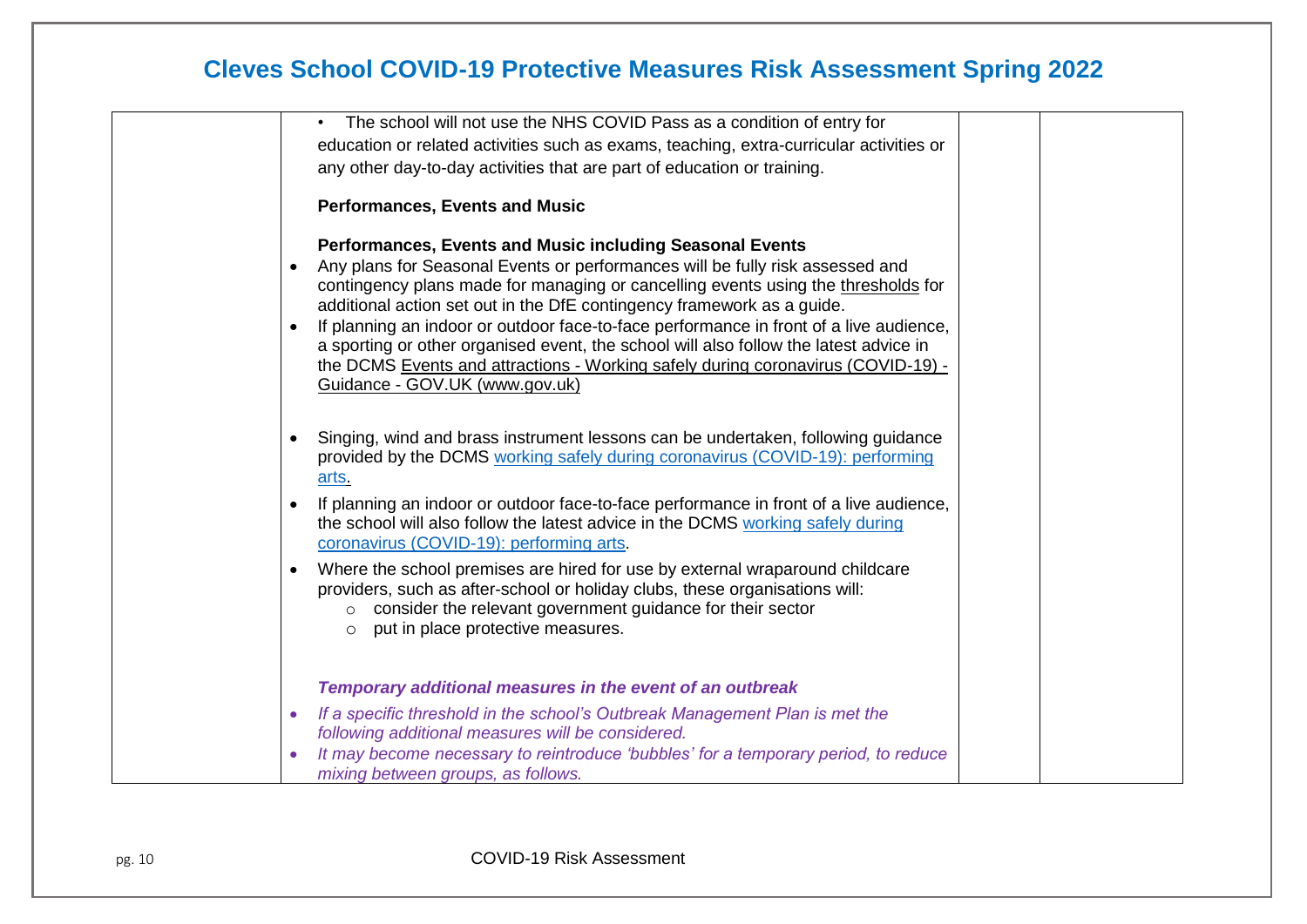|   | The number of contacts between pupils and staff is reduced. This is achieved<br>through keeping groups separate (in 'Bubbles'). The school will consider:<br>The layout of the school site;<br>$\Omega$<br>The feasibility of keeping distinct groups separate while offering a broad<br>curriculum                                                                                                                                                                                                                                                                                      |
|---|------------------------------------------------------------------------------------------------------------------------------------------------------------------------------------------------------------------------------------------------------------------------------------------------------------------------------------------------------------------------------------------------------------------------------------------------------------------------------------------------------------------------------------------------------------------------------------------|
|   | More information on groups can be found in COVID-19: Guidance for full opening                                                                                                                                                                                                                                                                                                                                                                                                                                                                                                           |
|   | All teachers and other staff can operate across different classes and year groups in<br>order to facilitate the delivery of the school timetable. This will be particularly<br>important for secondary schools.                                                                                                                                                                                                                                                                                                                                                                          |
|   | Supply teachers, peripatetic teachers and/or other temporary staff can move<br>between schools.                                                                                                                                                                                                                                                                                                                                                                                                                                                                                          |
|   | Large gatherings such as assemblies are avoided, and groups kept apart.                                                                                                                                                                                                                                                                                                                                                                                                                                                                                                                  |
| ۰ | The timetable is revised to implement where possible:                                                                                                                                                                                                                                                                                                                                                                                                                                                                                                                                    |
|   | Plan for lessons or activities which keep groups apart and movement<br>$\circ$<br>around the school site to a minimum;                                                                                                                                                                                                                                                                                                                                                                                                                                                                   |
|   | Maximise the number of lessons or classroom activities which could take<br>place outdoors;                                                                                                                                                                                                                                                                                                                                                                                                                                                                                               |
|   | Staggered assembly groups;<br>$\circ$                                                                                                                                                                                                                                                                                                                                                                                                                                                                                                                                                    |
|   | Break times (including lunch) are staggered so that all pupils are not moving<br>$\circ$<br>around the school at the same time.                                                                                                                                                                                                                                                                                                                                                                                                                                                          |
|   | Pupils use the same classroom or defined area of a setting throughout the day, with<br>a thorough cleaning of the rooms at the end of the day, and are seated at the same<br>desk.                                                                                                                                                                                                                                                                                                                                                                                                       |
|   | Mixing within education or childcare setting is minimised by:<br>accessing rooms directly from outside where possible;<br>$\circ$<br>considering one-way circulation, or place a divider down the middle of the<br>$\circ$<br>corridor to keep groups apart as they move through the setting where<br>spaces are accessed by corridors;<br>staggering lunch breaks and pupils clean their hands beforehand and enter<br>in the groups they are already in or pupils are brought their lunch in their<br>classrooms;<br>The number of pupils using the toilet at any one time is limited. |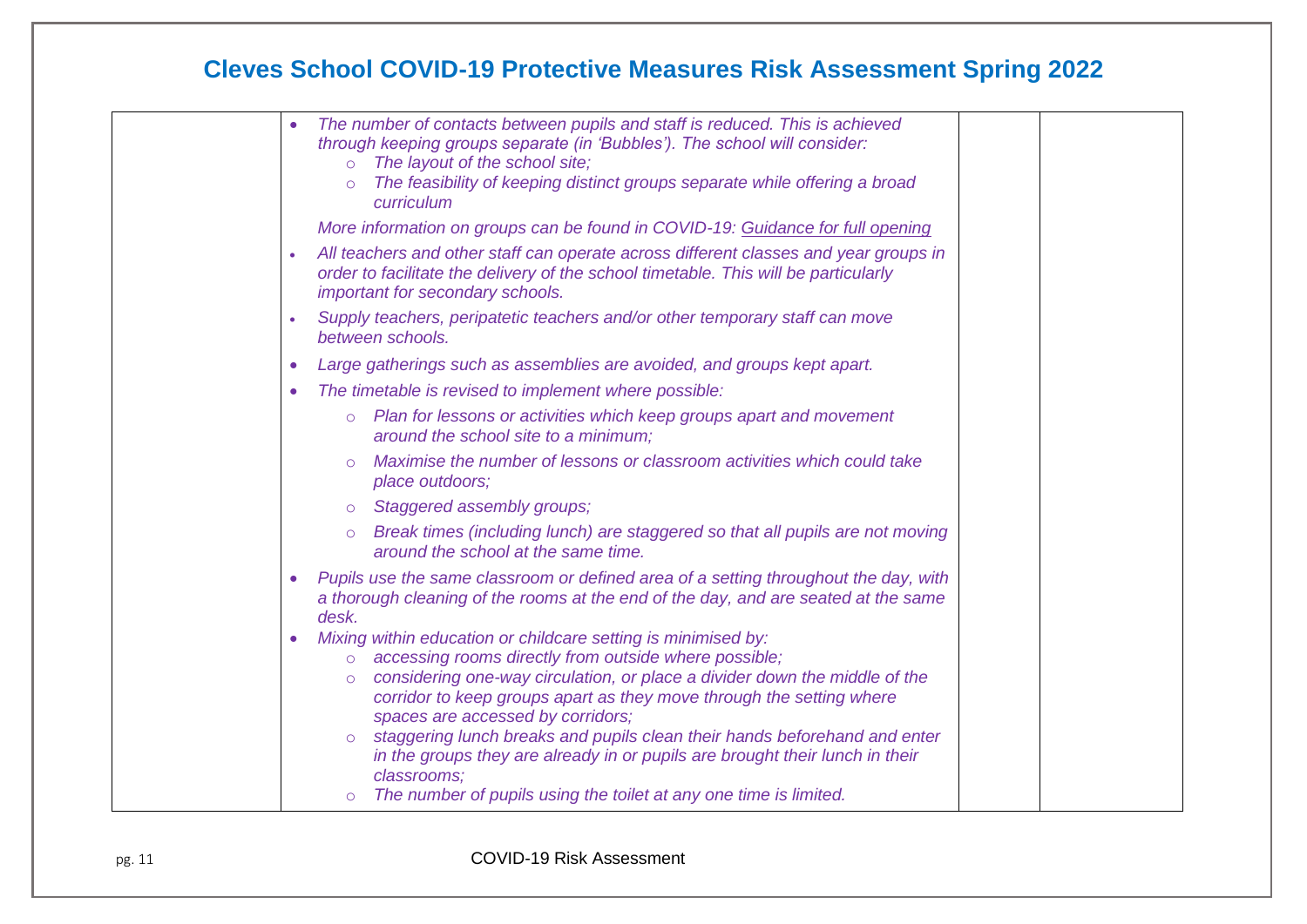|                                                      | The use of shared space such as halls is limited and there is cleaning between use<br>by different groups.                                                                                                                                                                                                                                                                            |     |                       |
|------------------------------------------------------|---------------------------------------------------------------------------------------------------------------------------------------------------------------------------------------------------------------------------------------------------------------------------------------------------------------------------------------------------------------------------------------|-----|-----------------------|
| <b>Prevention</b><br>7. Keep occupied<br>spaces well | Good ventilation reduces the concentration of the virus in the air, which reduces the<br>$\bullet$<br>risk from airborne transmission. When the school is in operation, it is important to<br>ensure it is well ventilated and a comfortable teaching environment is maintained.                                                                                                      | Yes | On going<br>All staff |
| ventilated                                           | • The school will identify any poorly ventilated spaces as part of its risk<br>assessment and take steps to improve fresh air flow in these areas, giving<br>particular consideration when holding events where visitors such as parents are on<br>site, for example, school plays.                                                                                                   |     |                       |
|                                                      | Mechanical ventilation is a system that uses a fan to draw fresh air or extract air<br>from a room. These should be adjusted to increase the ventilation rate wherever<br>possible and checked to confirm that normal operation meets current guidance and that<br>only fresh outside air is circulated.                                                                              |     |                       |
|                                                      | If possible, systems should be adjusted to full fresh air or, if this is not possible,<br>then systems should be operated as normal as long as they are within a single room<br>and supplemented by an outdoor air supply.                                                                                                                                                            |     |                       |
|                                                      | Where mechanical ventilation systems exist, you should ensure that they are<br>maintained in accordance with the manufacturers' recommendations.                                                                                                                                                                                                                                      |     |                       |
|                                                      | Opening external windows can improve natural ventilation, and in addition,<br>opening internal doors can also assist with creating a throughput of air. If necessary,<br>external opening doors may also be used (if they are not fire doors and where safe to<br>do so).                                                                                                             | Yes | All staff             |
|                                                      | The school will refer to Surrey County Council's latest Ventilation in schools<br>during COVID-19 guidance document for more detailed advice for ensuring appropriate<br>ventilation in the school. The school will use this guidance to balance the need for<br>increased ventilation while maintaining a comfortable temperature, particularly during<br>periods of colder weather. | Yes | <b>PF</b>             |
|                                                      | The Health and Safety Executive guidance on air conditioning and ventilation<br>during the COVID-19 pandemic and CIBSE COVID-19 advice provides more<br>information.                                                                                                                                                                                                                  |     |                       |
|                                                      |                                                                                                                                                                                                                                                                                                                                                                                       |     |                       |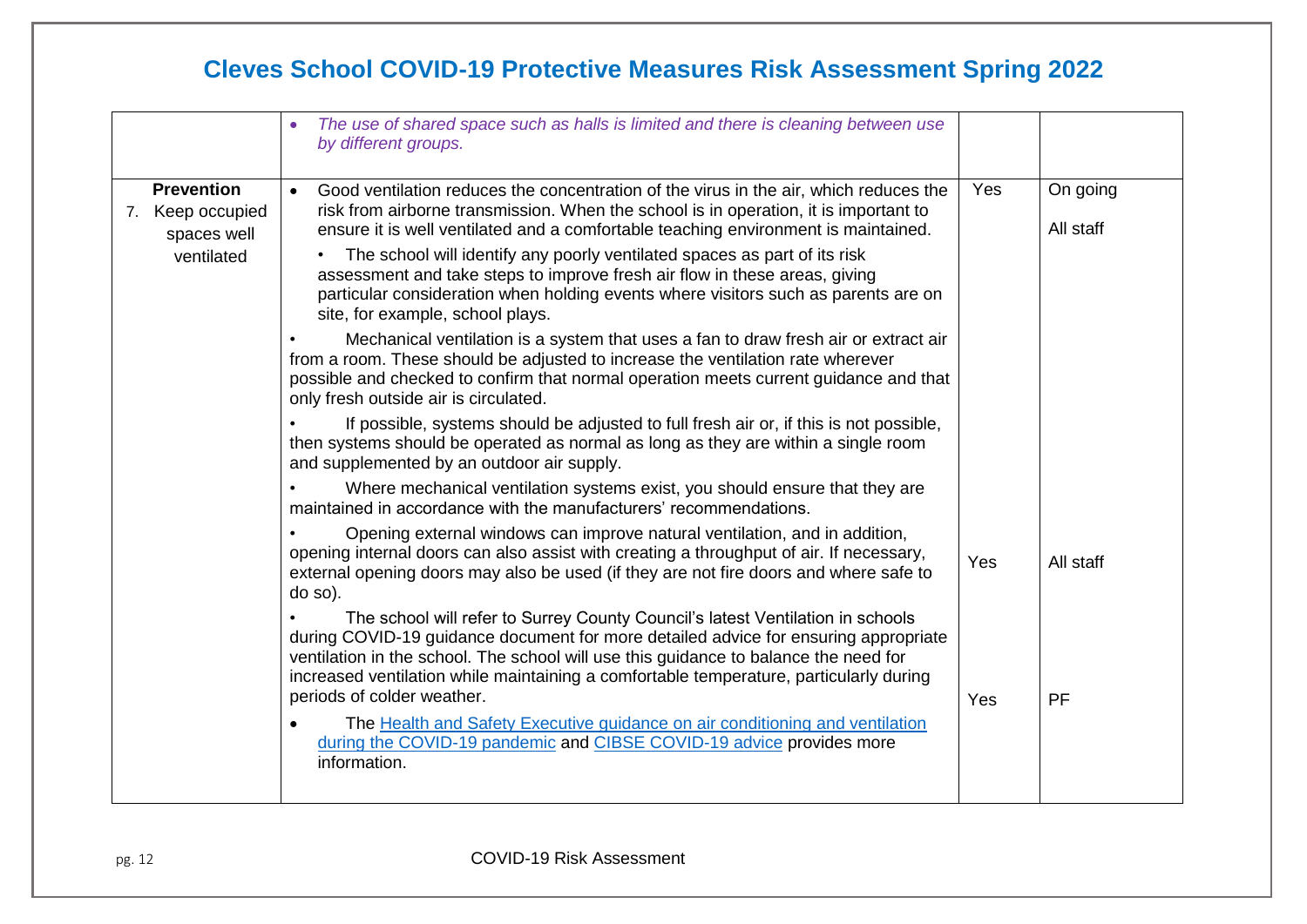|                                                                                                            | CO2 monitors are being provided to state-funded education settings, so staff<br>can quickly identify where ventilation needs to be improved.                                                                                                                                                                                                                                                                                                                                                                                                                                                                                                                                                                                                                                                                                                                                                                                                                                                                                                                                                                                                                                        |                                |                                                                |
|------------------------------------------------------------------------------------------------------------|-------------------------------------------------------------------------------------------------------------------------------------------------------------------------------------------------------------------------------------------------------------------------------------------------------------------------------------------------------------------------------------------------------------------------------------------------------------------------------------------------------------------------------------------------------------------------------------------------------------------------------------------------------------------------------------------------------------------------------------------------------------------------------------------------------------------------------------------------------------------------------------------------------------------------------------------------------------------------------------------------------------------------------------------------------------------------------------------------------------------------------------------------------------------------------------|--------------------------------|----------------------------------------------------------------|
| In specific<br>circumstances<br>8. Where<br>necessary, wear<br><b>PPE</b>                                  | The majority of staff in education settings will not require PPE beyond what they<br>$\bullet$<br>would normally need for their work. PPE is only needed in a very small number of<br>cases, including:<br>o where an individual child or young person becomes ill with coronavirus<br>(COVID-19) symptoms while at schools<br>o Performing aerosol generating procedures (AGPs)<br>When working with children and young people who cough, spit or vomit but do not<br>have coronavirus (COVID-19) symptoms, only wear PPE that would be routinely<br>worn, should be worn.<br>Read the guidance on safe working in education, childcare and children's social<br>$\bullet$<br>care for more information about preventing and controlling infection and follow<br>SCC's PPE guidance.                                                                                                                                                                                                                                                                                                                                                                                               | Yes<br>When<br>required<br>Yes | On going<br>All staff                                          |
| In specific<br>circumstances<br>9. Promote and<br>engage in<br>asymptomatic<br>testing, where<br>available | <b>Asymptomatic testing</b><br>Testing remains important in reducing the risk of transmission of infection within<br>$\bullet$<br>schools.<br>Staff and secondary school pupils should continue to test twice weekly at home,<br>$\bullet$<br>with lateral flow device (LFD) test kits, 3 to 4 days apart. Testing remains voluntary<br>but is strongly encouraged.<br>Secondary schools will also retain a small asymptomatic testing site (ATS) on-site<br>$\bullet$<br>until further notice so they can offer testing to pupils who are unable to test<br>themselves at home.<br>The school has been strongly encouraged to ask parents and other visitors to take<br>$\bullet$<br>a lateral flow device (LFD) test before entering the school.<br>Further information on Daily Rapid Testing can be found in section 10 of this<br>$\bullet$<br>document 'Test and trace, and isolation'.<br>There is no need for primary age pupils (those in year 6 and below) to regularly<br>$\bullet$<br>test, unless they have been identified as a contact for someone who has tested<br>positive for Covid-19 and therefore advised to take lateral flow tests every day for 7<br>days. | Yes<br>When<br>required        | On going<br>All staff<br><b>ALL STAFF</b><br><b>AND PUPILS</b> |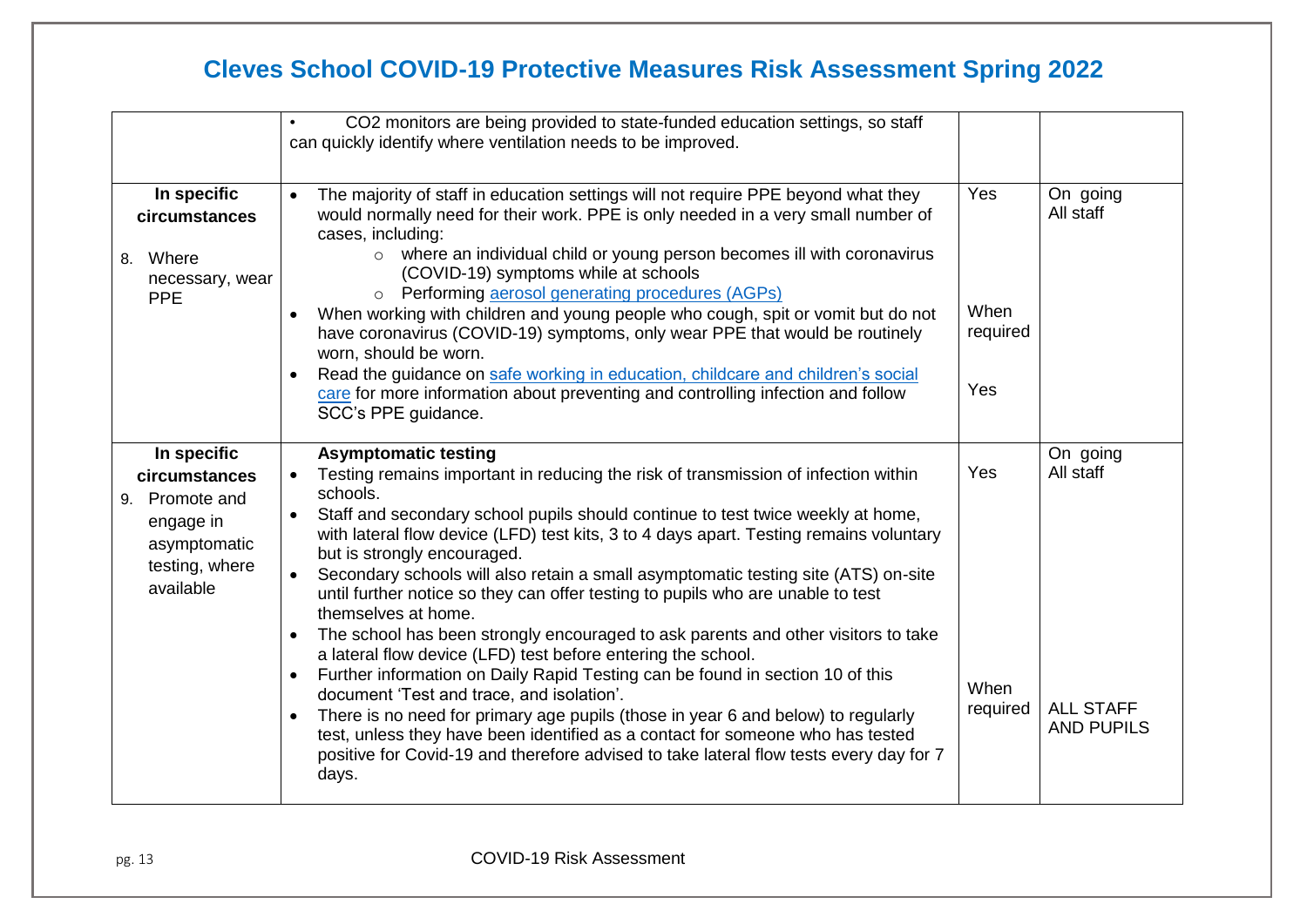|                                                       | <b>Confirmatory PCR tests</b><br>Staff and pupils with a positive LFD test result will follow the latest government<br>$\bullet$<br>guidance on confirmatory PCR tests in Stay at home: guidance for households with<br>possible or confirmed coronavirus (COVID-19) infection - GOV.UK.<br>If necessary while following the above guidance, additional information on the<br>provision and use of PCR test kits for schools and further education providers is<br>available.                                                                                                                                                                                                                                                                                                                                                                                                                                                                                                                                                                                                                                                                                                                                                                                                                                                                                                                                                                                                                                                                                                                                                                                                                                                                                                                                                                                                                       |                                              |
|-------------------------------------------------------|-----------------------------------------------------------------------------------------------------------------------------------------------------------------------------------------------------------------------------------------------------------------------------------------------------------------------------------------------------------------------------------------------------------------------------------------------------------------------------------------------------------------------------------------------------------------------------------------------------------------------------------------------------------------------------------------------------------------------------------------------------------------------------------------------------------------------------------------------------------------------------------------------------------------------------------------------------------------------------------------------------------------------------------------------------------------------------------------------------------------------------------------------------------------------------------------------------------------------------------------------------------------------------------------------------------------------------------------------------------------------------------------------------------------------------------------------------------------------------------------------------------------------------------------------------------------------------------------------------------------------------------------------------------------------------------------------------------------------------------------------------------------------------------------------------------------------------------------------------------------------------------------------------|----------------------------------------------|
| <b>Response to</b><br>infection<br>10. Test and trace | Close contacts in schools are now identified by NHS Test and Trace and schools<br>$\bullet$<br>are not expected to undertake contact tracing.<br>As with positive cases in any other setting, NHS Test and Trace will work with the<br>$\bullet$<br>positive case and/or their parent to identify close contacts. Contacts from a school<br>setting will only be traced by NHS Test and Trace where the positive case or their<br>parent specifically identifies the individual as being a close contact. This is likely to<br>be a small number of individuals who would be most at risk of contracting COVID-<br>19 due to the nature of the close contact.<br>The school is aware it may be contacted in exceptional cases to help with<br>identifying close contacts, as currently happens in managing other infectious<br>diseases.<br>From 14 December 2021, adults who are fully vaccinated and all children and<br>young people aged between 5 and 18 years and 6 months identified as a contact of<br>someone with COVID-19 are strongly advised to take a LFD test every day for 7<br>days and continue to attend their setting as normal, unless they have a positive test<br>result. Daily testing of close contacts applies to all contacts who are:<br>fully vaccinated adults – people who have had 2 doses of an approved vaccine<br>$\circ$<br>all children and young people aged 5 to 18 years and 6 months, regardless of<br>their vaccination status<br>people who are not able to get vaccinated for medical reasons<br>people taking part, or have taken part, in an approved clinical trial for a COVID-<br>19 vaccine<br>Children under 5 years who are identified as close contacts are exempt from self-<br>isolation and do not need to take part in daily testing of close contacts. They are<br>advised to take a PCR test if the positive case is in their household. | On going<br><b>WHOLE</b><br><b>COMMUNITY</b> |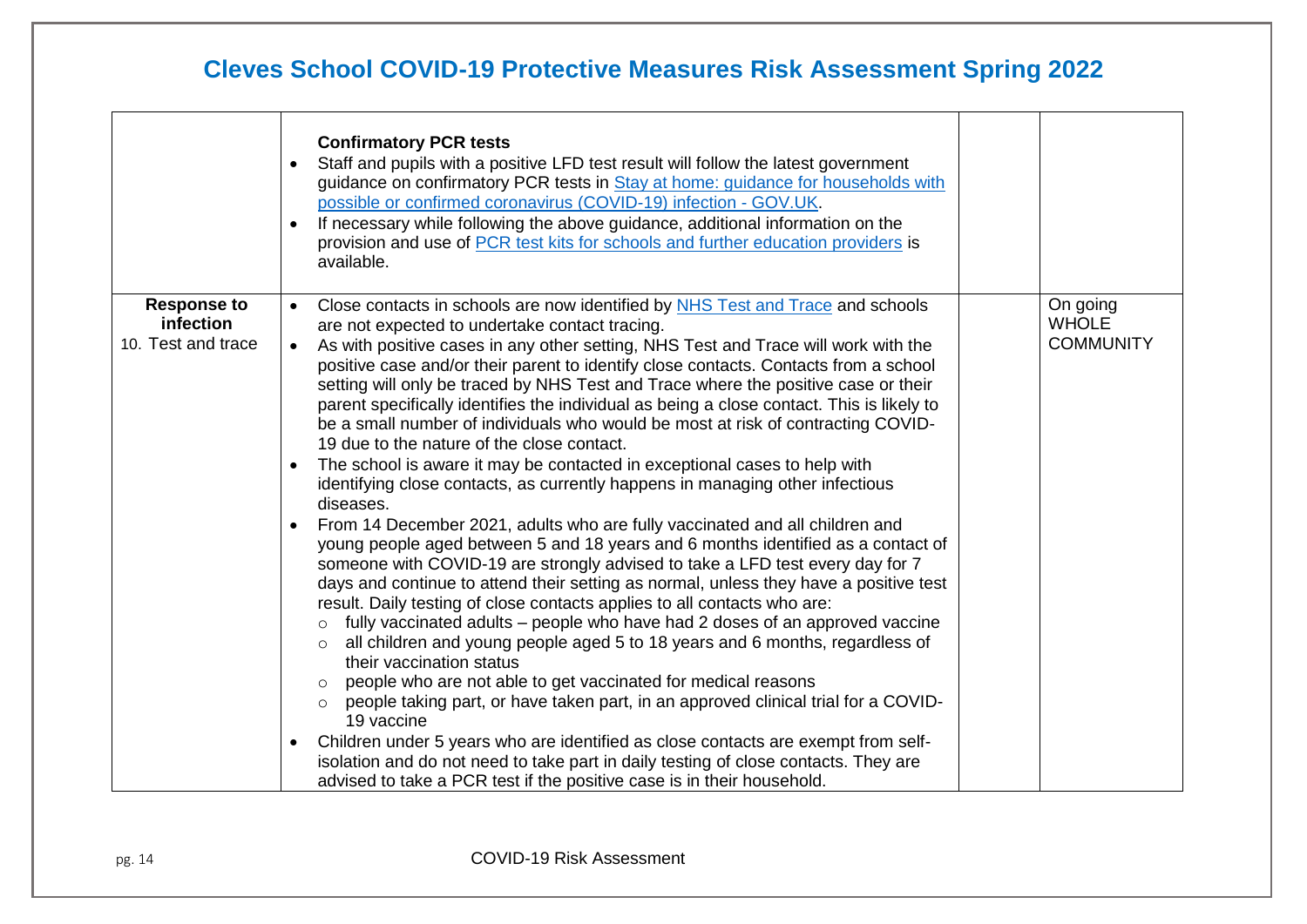|                                                                                   | Pupils with SEND identified as close contacts should be supported by their school<br>and their families to agree the most appropriate route for testing including, where<br>appropriate, additional support to assist swabbing. For further information please<br>see SEND guidance.<br>Further information is available in NHS Test and Trace: what to do if you are<br>contacted and in the stay at home: guidance for households with possible or<br>confirmed coronavirus (COVID-19) infection.<br>18-year-olds are treated in the same way as children until 6 months after their 18th<br>birthday, to allow them the opportunity to get fully vaccinated. At which point, they<br>will be subject to the same rules as adults and so if they choose not to get<br>vaccinated, they will need to self-isolate if identified as a close contact.<br>The school will continue to have a role in working with health protection teams in<br>the case of a local outbreak. If there is a substantial increase in the number of<br>positive cases in a setting or if central government offers the area an enhanced<br>response package, a director of public health might advise a setting to temporarily<br>reintroduce some control measures. |                  |                        |
|-----------------------------------------------------------------------------------|--------------------------------------------------------------------------------------------------------------------------------------------------------------------------------------------------------------------------------------------------------------------------------------------------------------------------------------------------------------------------------------------------------------------------------------------------------------------------------------------------------------------------------------------------------------------------------------------------------------------------------------------------------------------------------------------------------------------------------------------------------------------------------------------------------------------------------------------------------------------------------------------------------------------------------------------------------------------------------------------------------------------------------------------------------------------------------------------------------------------------------------------------------------------------------------------------------------------------------------------------|------------------|------------------------|
| <b>Response to</b><br>infection<br>11. Managing<br>confirmed<br>COVID-19<br>cases | Confirmed cases of COVID-19 will be managed by the school should they arise in<br>$\bullet$<br>any of the following cases:<br>if a pupil or staff member develops COVID-19 symptoms or has a positive test;<br>$\circ$<br>if anyone in the school develops COVID-19 symptoms, however mild; or<br>$\circ$<br>In any of these cases, the school will refer to section 1 of this risk assessment,<br>specifically under the heading "When an individual develops COVID-19<br>symptoms or has a positive test".                                                                                                                                                                                                                                                                                                                                                                                                                                                                                                                                                                                                                                                                                                                                     | When<br>required | On going<br><b>SLT</b> |
| <b>Response to</b><br>infection<br>12. Contain any<br>outbreaks                   | The contingency framework describes the principles of managing local outbreaks of<br>COVID-19 in education and childcare settings. Local authorities, directors of public<br>health (DsPH) and PHE health protection teams (HPTs) can recommend measures<br>described in the contingency framework in individual education and childcare<br>settings – or a small cluster of settings – as part of their outbreak management<br>responsibilities.<br>The school's Outbreak Management Plan describes what it would do if children,<br>pupils, students or staff test positive for COVID-19, or how the school would                                                                                                                                                                                                                                                                                                                                                                                                                                                                                                                                                                                                                              | When<br>required | On going<br><b>SLT</b> |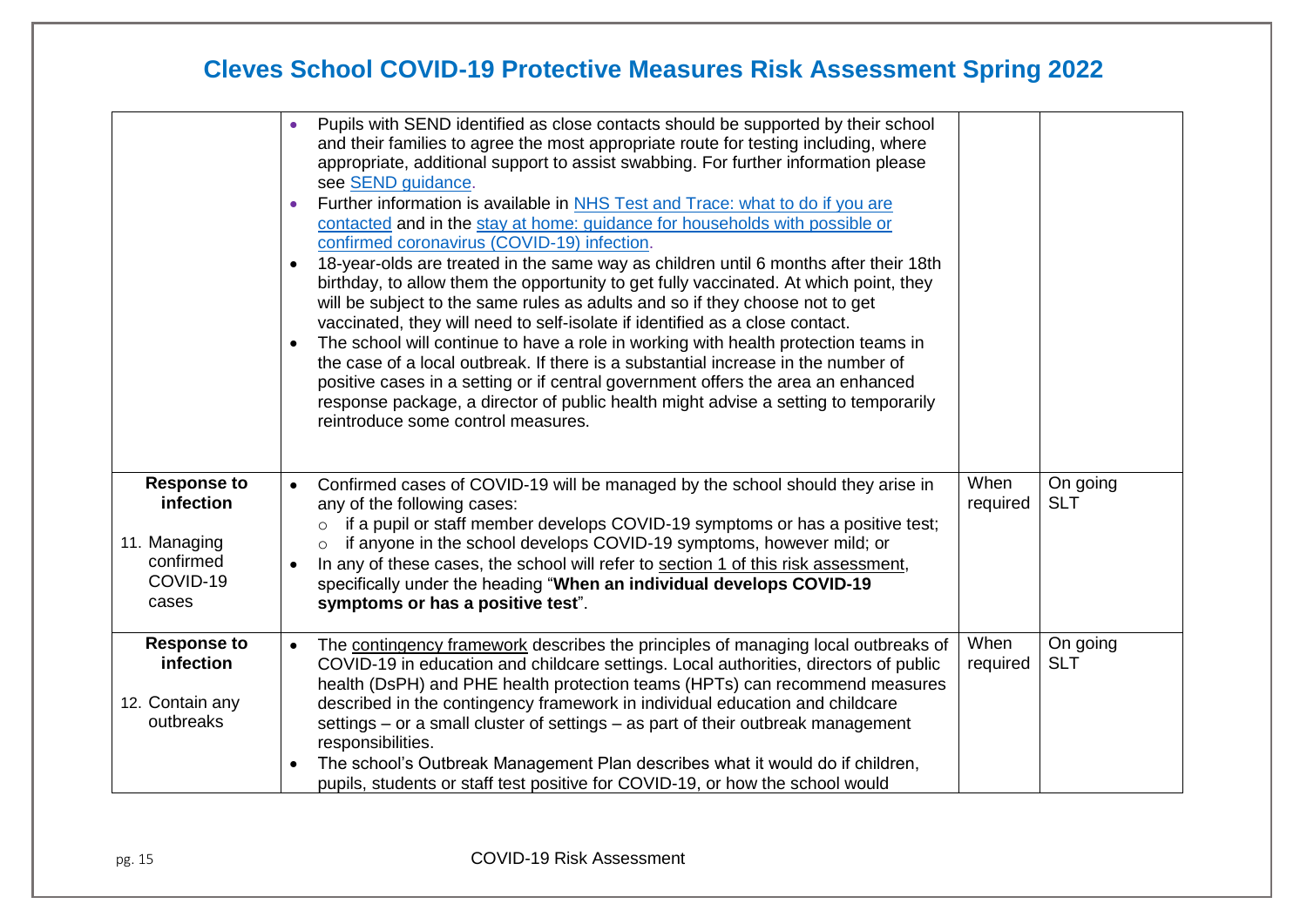|            | operate if it was advised to reintroduce any measures described in this document to<br>help break chains of transmission.<br>The Outbreak Management Plan will be kept up-to-date and relevant to the school's<br>unique setting, referencing the government's COVID-19 Contingency Framework<br>and the Surrey County Council local outbreak control plan.<br>This risk assessment sets out the additional protective measures which will be<br>considered in the case of and for the duration of an outbreak i.e. if a specific<br>threshold is met, as set out in the government's COVID-19 Contingency Framework<br>and the school's Outbreak Management Plan.<br>The additional measures are given elsewhere in this risk assessment under<br>separate headings "Temporary additional measures in the event of an<br>outbreak" and are shown in purple text.<br>Covid Clinics – consultation offer provides additional support to assist school<br>leaders in their decision making in response to an outbreak. The consultation<br>service is delivered by Surrey County Council Public Health and School |                  |          |
|------------|-----------------------------------------------------------------------------------------------------------------------------------------------------------------------------------------------------------------------------------------------------------------------------------------------------------------------------------------------------------------------------------------------------------------------------------------------------------------------------------------------------------------------------------------------------------------------------------------------------------------------------------------------------------------------------------------------------------------------------------------------------------------------------------------------------------------------------------------------------------------------------------------------------------------------------------------------------------------------------------------------------------------------------------------------------------------------------------------------------------------|------------------|----------|
| Attendance | Relationships & Support Service.<br><b>Clinically extremely vulnerable (CEV)</b>                                                                                                                                                                                                                                                                                                                                                                                                                                                                                                                                                                                                                                                                                                                                                                                                                                                                                                                                                                                                                                |                  | On going |
|            | Following expert clinical advice and the successful rollout of the COVID-19 vaccine<br>programme, people previously considered to be particularly vulnerable, clinically<br>extremely vulnerable (CEV), and high or higher-risk are not being advised to shield<br>again. Children and young people who were previously identified as being in one of<br>these groups, are advised to continue to follow the guidance contained in<br>Coronavirus: how to stay safe and help prevent the spread.<br>Children and young people previously considered CEV should attend school and<br>should follow the same COVID-19 guidance as the rest of the population. In some<br>circumstances, a child or young person may have received personal advice from<br>their specialist or clinician on additional precautions to take and they should<br>continue to follow that advice.                                                                                                                                                                                                                                      | <b>NA</b>        |          |
|            | Further information is available in the guidance on supporting pupils at school with<br>$\bullet$<br>medical conditions and guidance on protecting people who are clinically extremely<br>vulnerable.                                                                                                                                                                                                                                                                                                                                                                                                                                                                                                                                                                                                                                                                                                                                                                                                                                                                                                           | When<br>required |          |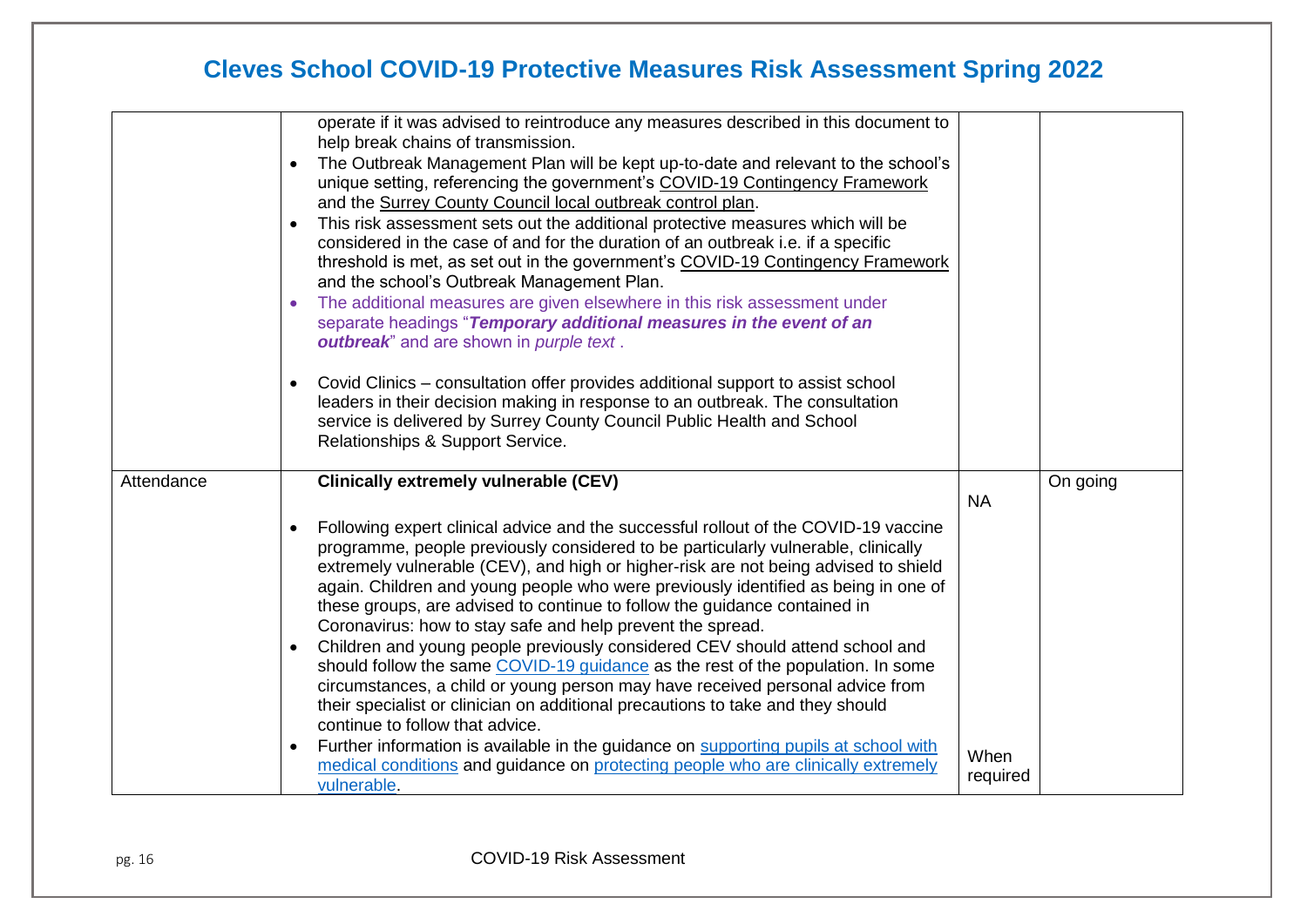$\overline{\phantom{0}}$ 

|           | <b>Travel and quarantine</b><br>All children must adhere to government travel advice if travelling to England<br>from another country during coronavirus (COVID-19).<br>Parents travelling abroad should bear in mind the impact on their child's<br>education which may result from any requirement to quarantine or isolate upon<br>return.<br>Where pupils travel from abroad to attend a boarding school, the school will<br>need to explain the rules to pupils and their parents before they travel to the UK.<br>Where pupils travel from abroad to attend a boarding school, the school will<br>explain the rules to pupils and their parents before they travel to the UK.<br>Additional guidance has been issued on the quarantine and testing<br>arrangements for boarding school pupils travelling from red-list countries to attend a<br>boarding school in England.<br>The school will check the current 'red list' and liaise with parents to ensure any<br>pupils arriving from or through an affected country will follow this advice. |                  |           |
|-----------|---------------------------------------------------------------------------------------------------------------------------------------------------------------------------------------------------------------------------------------------------------------------------------------------------------------------------------------------------------------------------------------------------------------------------------------------------------------------------------------------------------------------------------------------------------------------------------------------------------------------------------------------------------------------------------------------------------------------------------------------------------------------------------------------------------------------------------------------------------------------------------------------------------------------------------------------------------------------------------------------------------------------------------------------------------|------------------|-----------|
| Workforce | <b>Clinically extremely vulnerable (CEV)</b><br>School leaders are best placed to determine the workforce required to meet the<br>needs of their pupils. The government is no longer advising people to work from<br>home if they can.<br>Following expert clinical advice and the successful rollout of the COVID-19 vaccine<br>$\bullet$<br>programme, people previously considered to be particularly vulnerable, clinically<br>extremely vulnerable (CEV), and high or higher-risk are not being advised to shield<br>again. If staff were previously identified as being in one of these groups, they are<br>advised to continue to follow the guidance contained in Coronavirus: how to stay<br>safe and help prevent the spread.<br>In some circumstances, staff may have received personal advice from their<br>$\bullet$                                                                                                                                                                                                                       | When<br>required | On going  |
|           | specialist or clinician on additional precautions to take and they should continue to<br>follow that advice. Whilst individual risk assessments are not required, employers                                                                                                                                                                                                                                                                                                                                                                                                                                                                                                                                                                                                                                                                                                                                                                                                                                                                             | Yes              | <b>ET</b> |

 $\Gamma$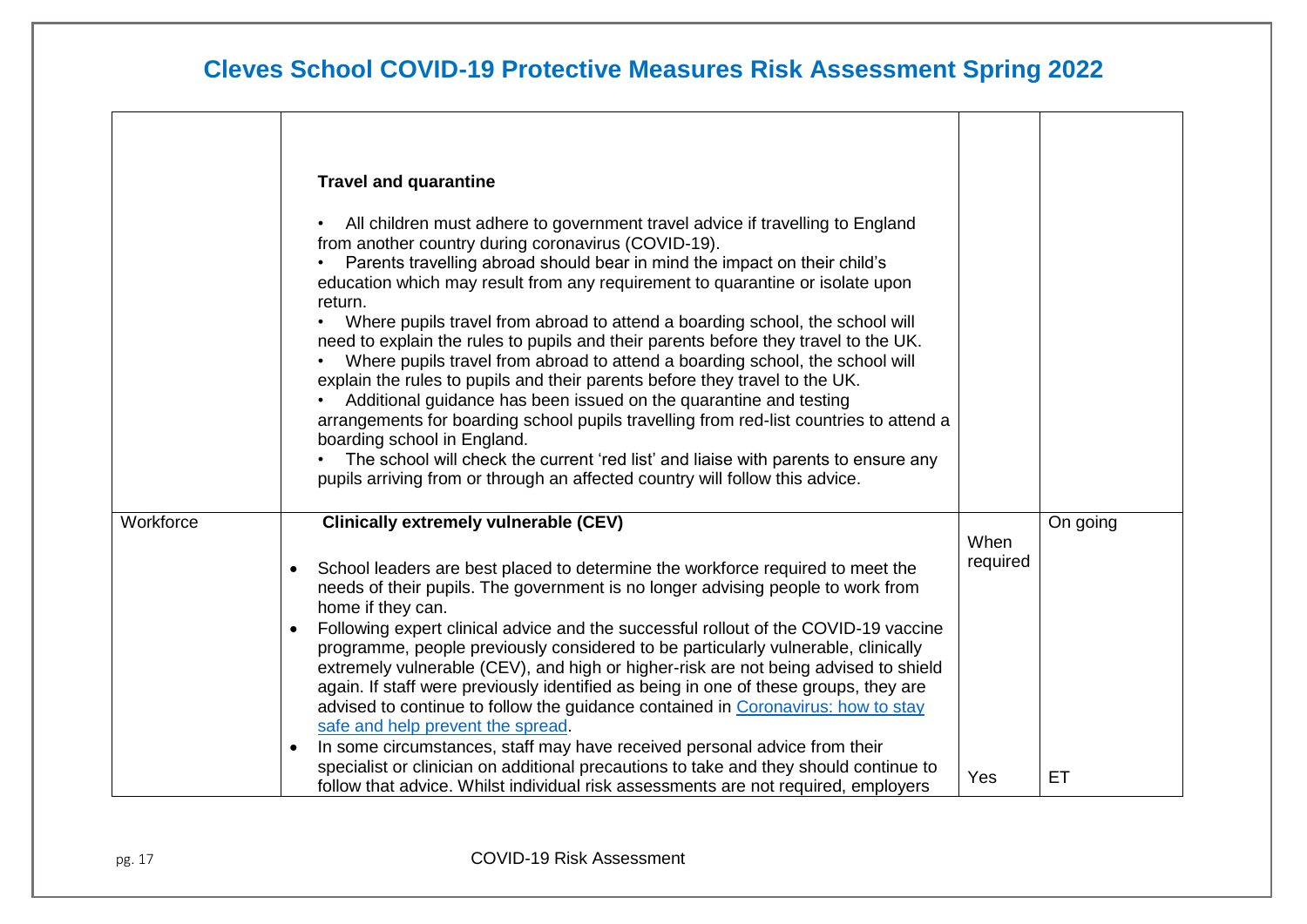| Emergencies                         | are expected to discuss any concerns that people previously considered CEV may<br>have.<br>The school will make consideration of risks to female employees of childbearing<br>$\bullet$<br>age and, in particular, risks to new and expectant mothers.<br>The school will follow the guidance for pregnant employees and will carry out a risk<br>$\bullet$<br>assessment to follow the Management of Health and Safety at Work Regulations<br>1999 (MHSW). The school will also consider the needs of pregnant pupils.<br>The school will refer to COVID-19 vaccination: a guide for women of childbearing<br>$\bullet$<br>age, pregnant or breastfeeding which contains further advice on vaccination.<br>The school is able to explain the measures it has in place to keep staff safe at work,<br>$\bullet$<br>noting the Health and Safety Executive's (HSE) guidance on protecting vulnerable<br>workers, including advice for employers and employees on how to talk about<br>reducing risks in the workplace. For home working, employers should consider<br>whether home working is appropriate for workers facing mental or physical health<br>difficulties, or those with a particularly challenging home working environment.<br>Employers should discuss concerns with staff.<br><b>Travel and quarantine</b><br>All staff must adhere to government travel advice if travelling to England from another<br>country during coronavirus (COVID-19).<br>All pupil emergency contact details are up-to-date, including alternative emergency<br>contact details, where required.<br>Parents are contacted as soon as practicable in the event of an emergency.<br>$\bullet$<br>Pupil alternative contacts are called where their primary emergency contact cannot<br>be contacted. | When<br>required | On going<br><b>ADMIN TEAM</b>                |
|-------------------------------------|----------------------------------------------------------------------------------------------------------------------------------------------------------------------------------------------------------------------------------------------------------------------------------------------------------------------------------------------------------------------------------------------------------------------------------------------------------------------------------------------------------------------------------------------------------------------------------------------------------------------------------------------------------------------------------------------------------------------------------------------------------------------------------------------------------------------------------------------------------------------------------------------------------------------------------------------------------------------------------------------------------------------------------------------------------------------------------------------------------------------------------------------------------------------------------------------------------------------------------------------------------------------------------------------------------------------------------------------------------------------------------------------------------------------------------------------------------------------------------------------------------------------------------------------------------------------------------------------------------------------------------------------------------------------------------------------------------------------------------------------------------------------------------------------|------------------|----------------------------------------------|
|                                     | The school has an up-to-date First Aid Policy in place which outlines the<br>management of medical emergencies - medical emergencies are managed in line<br>with this policy.                                                                                                                                                                                                                                                                                                                                                                                                                                                                                                                                                                                                                                                                                                                                                                                                                                                                                                                                                                                                                                                                                                                                                                                                                                                                                                                                                                                                                                                                                                                                                                                                                |                  |                                              |
| <b>Managing School</b><br>Transport | Parents and pupils are encouraged to walk or cycle to their education setting where<br>$\bullet$<br>possible.                                                                                                                                                                                                                                                                                                                                                                                                                                                                                                                                                                                                                                                                                                                                                                                                                                                                                                                                                                                                                                                                                                                                                                                                                                                                                                                                                                                                                                                                                                                                                                                                                                                                                | Yes              | On going<br><b>WHOLE</b><br><b>COMMUNITY</b> |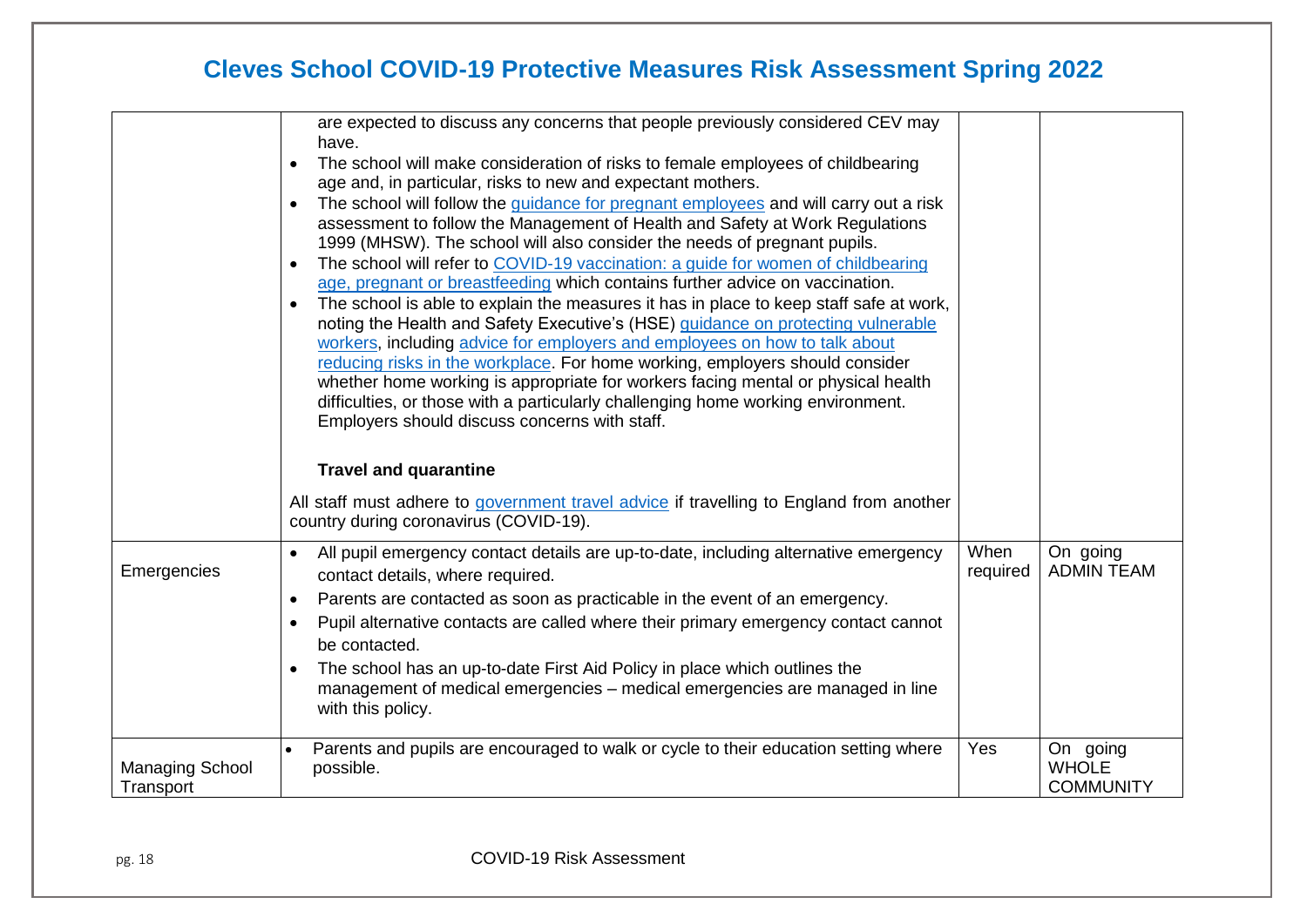|                             | Parents and pupils are discouraged from using public transport, where possible<br>particularly during peak times.<br>The school will keep up-to-date with the Transport to schools and colleges during<br>the COVID-19 pandemic and Face coverings: when to wear one, exemptions, and<br>how to make your own to ensure that pupils aged 11 and over follow the latest<br>guidance on when to wear a face covering - such as when travelling on dedicated<br>transport to secondary school or college – unless exempt.<br>Maximising distancing and minimising mixing is no longer recommended, but<br>unnecessary risks such as overcrowding should be minimised.<br>Transport providers are advised that they do not work if they or a member of their<br>household are displaying any symptoms of coronavirus, and should follow the<br>UKHSA stay at home guidance for households with possible or confirmed<br>coronavirus (COVID-19) infection<br>Transport providers, as far as possible, are advised of the need to follow hygiene<br>rules and to ensure vehicles are well ventilated when occupied, particularly by<br>opening windows and ceiling vents.<br>Where possible, transport arrangements are organised to cater for any changes to<br>start and finish times.<br>Revised travel plans are communicated clearly to contractors, local authorities and<br>parents where appropriate (for instance, to agree pick-up and drop-off times).<br>Temporary additional measures in the event of an outbreak<br>If a specific threshold in the school's Outbreak Management Plan is met or if the<br>school is advised to consider reintroducing bubbles to reduce mixing for a<br>temporary period, the school will consider whether it is possible to temporarily<br>reinstate any measures it previously had in place to reduce mixing on transport. |  |
|-----------------------------|---------------------------------------------------------------------------------------------------------------------------------------------------------------------------------------------------------------------------------------------------------------------------------------------------------------------------------------------------------------------------------------------------------------------------------------------------------------------------------------------------------------------------------------------------------------------------------------------------------------------------------------------------------------------------------------------------------------------------------------------------------------------------------------------------------------------------------------------------------------------------------------------------------------------------------------------------------------------------------------------------------------------------------------------------------------------------------------------------------------------------------------------------------------------------------------------------------------------------------------------------------------------------------------------------------------------------------------------------------------------------------------------------------------------------------------------------------------------------------------------------------------------------------------------------------------------------------------------------------------------------------------------------------------------------------------------------------------------------------------------------------------------------------------------------------------------------------------------------------------------|--|
| Boarding and<br>residential | All care staff continue to undertake individual risk assessments, activity risk<br>assessments, placement plans and Covid specific individual Risk assessments.                                                                                                                                                                                                                                                                                                                                                                                                                                                                                                                                                                                                                                                                                                                                                                                                                                                                                                                                                                                                                                                                                                                                                                                                                                                                                                                                                                                                                                                                                                                                                                                                                                                                                                     |  |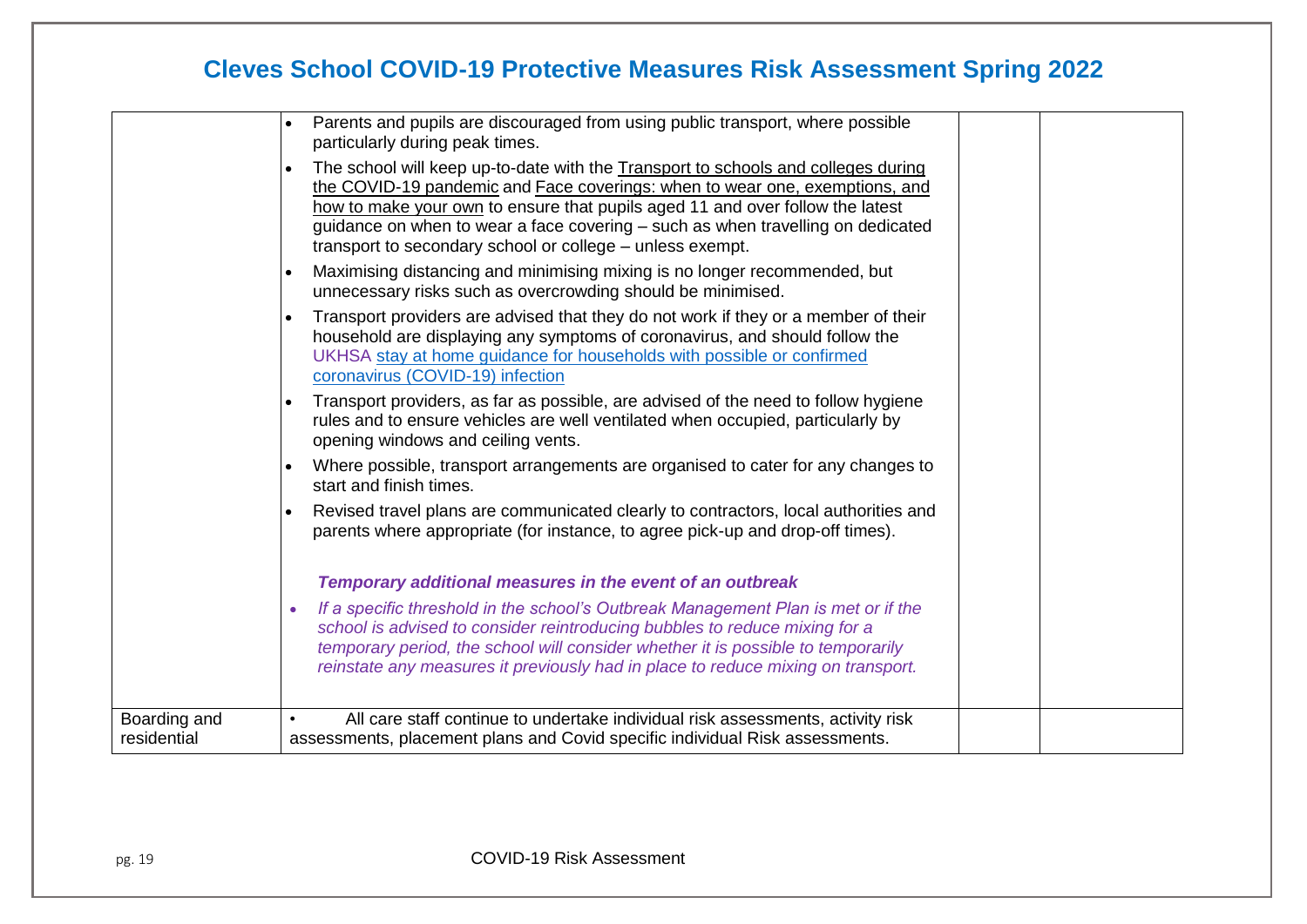| For information on how to care for a symptomatic child while protecting the<br>welfare of other pupils and staff, read the guidance on isolation for residential |  |
|------------------------------------------------------------------------------------------------------------------------------------------------------------------|--|
| educational settings.                                                                                                                                            |  |

This risk assessment has been produced with reference to the government guidance below:

<https://www.gov.uk/government/publications/face-coverings-in-education/face-coverings-in-education>

[https://www.gov.uk/government/publications/face-coverings-when-to-wear-one-and-how-to-make-your-own/face-coverings-when-to-wear-one](https://www.gov.uk/government/publications/face-coverings-when-to-wear-one-and-how-to-make-your-own/face-coverings-when-to-wear-one-and-how-to-make-your-own)[and-how-to-make-your-own](https://www.gov.uk/government/publications/face-coverings-when-to-wear-one-and-how-to-make-your-own/face-coverings-when-to-wear-one-and-how-to-make-your-own) [https://www.gov.uk/government/publications/safe-working-in-education-childcare-and-childrens-social-care/safe-working-in-education-](https://www.gov.uk/government/publications/safe-working-in-education-childcare-and-childrens-social-care/safe-working-in-education-childcare-and-childrens-social-care-settings-including-the-use-of-personal-protective-equipment-ppe)

[childcare-and-childrens-social-care-settings-including-the-use-of-personal-protective-equipment-ppe](https://www.gov.uk/government/publications/safe-working-in-education-childcare-and-childrens-social-care/safe-working-in-education-childcare-and-childrens-social-care-settings-including-the-use-of-personal-protective-equipment-ppe)

<https://www.gov.uk/guidance/national-lockdown-stay-at-home#going-to-work>

<https://www.gov.uk/government/publications/actions-for-schools-during-the-coronavirus-outbreak>

[https://www.gov.uk/government/publications/protective-measures-for-holiday-or-after-school-clubs-and-other-out-of-school-settings-for-](https://www.gov.uk/government/publications/protective-measures-for-holiday-or-after-school-clubs-and-other-out-of-school-settings-for-children-during-the-coronavirus-covid-19-outbreak/protective-measures-for-out-of-school-settings-during-the-coronavirus-covid-19-outbreak)

[children-during-the-coronavirus-covid-19-outbreak/protective-measures-for-out-of-school-settings-during-the-coronavirus-covid-19-outbreak](https://www.gov.uk/government/publications/protective-measures-for-holiday-or-after-school-clubs-and-other-out-of-school-settings-for-children-during-the-coronavirus-covid-19-outbreak/protective-measures-for-out-of-school-settings-during-the-coronavirus-covid-19-outbreak)

Risk assessment - [Working safely during the coronavirus \(COVID-19\) pandemic](https://www.hse.gov.uk/coronavirus/working-safely/risk-assessment.htm)

[Dedicated transport to schools and colleges COVID-19 operational guidance](https://www.gov.uk/government/publications/transport-to-school-and-other-places-of-education-autumn-term-2020/dedicated-transport-to-schools-and-colleges-covid-19-operational-guidance)

[Guidance on protecting people who are clinically extremely vulnerable from COVID-19 -](https://www.gov.uk/government/publications/guidance-on-shielding-and-protecting-extremely-vulnerable-persons-from-covid-19/guidance-on-shielding-and-protecting-extremely-vulnerable-persons-from-covid-19) GOV.UK (www.gov.uk)

[Managing coronavirus \(COVID-19\) in education and childcare settings](https://www.gov.uk/government/publications/coronavirus-covid-19-local-restrictions-in-education-and-childcare-settings)

[Health and safety: responsibilities and duties for schools](https://www.gov.uk/government/publications/health-and-safety-advice-for-schools/responsibilities-and-duties-for-schools)

[Coronavirus \(COVID-19\): PCR test kits for schools and FE providers -](https://www.gov.uk/government/publications/coronavirus-covid-19-test-kits-for-schools-and-fe-providers/coronavirus-covid-19-home-test-kits-for-schools-and-fe-providers) GOV.UK (www.gov.uk)

[https://www.gov.uk/government/publications/covid-19-stay-at-home-guidance \(COVID-19: updated guidance for households with possible](https://www.gov.uk/government/publications/covid-19-stay-at-home-guidance)  [coronavirus infection\)](https://www.gov.uk/government/publications/covid-19-stay-at-home-guidance)

The following school policies (but not limited to) should also be reviewed and updated as required:

- Behaviour Policy
- Safeguarding & Child Protection Policy
- Health and Safety Policy
- Infection Control Policy
- First Aid Policy
- School Emergency Plan
- School Business Continuity Plan
- Premises Lettings Policy and Contract